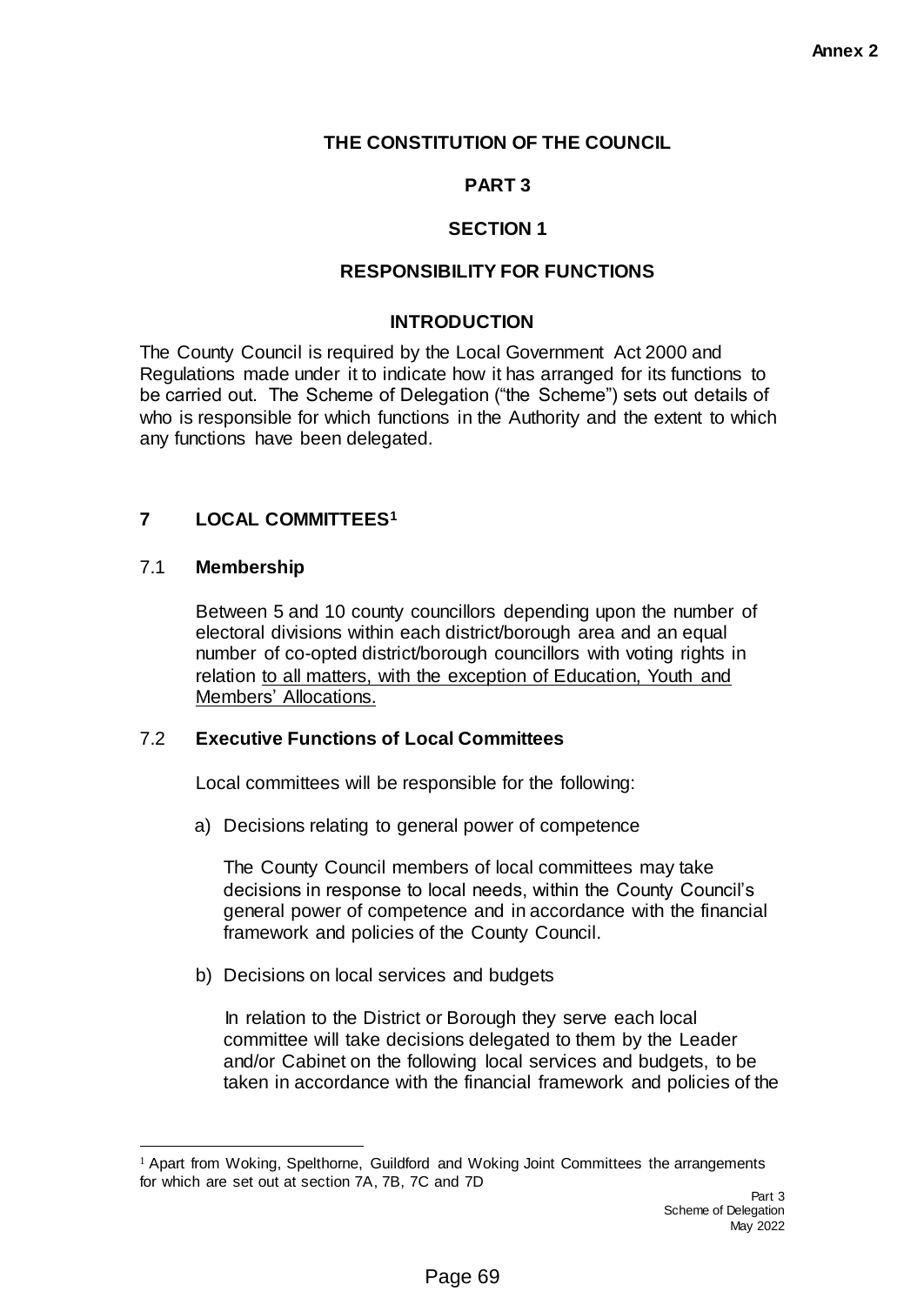County Council, within a framework of agreed performance and resources:

- (i) Changes which amount to more than 15% in the hours of opening for local libraries (whether managed directly by Surrey County Council or under a community partnership agreement.)
- (ii) Community safety funding that is delegated to the Local Committee.
- **(iii) Decisions in relation to highways & infrastructure:** 
	- **a. The allocation of the highway capital budget and highway revenue budget which are devolved to the Local Committee for minor highway improvements, and highway maintenance, within the committee's area including the scope to use a proportion of either budget to facilitate local initiatives.**
	- **b. To allocate funds to review on-street parking management, including local parking charges where appropriate and to approve the statutory advertisement of Traffic Regulation Orders relating to on-street parking controls.**
	- **c. To agree local speed limits on County Council roads, within their area and to approve the statutory advertisement of speed limit orders, taking into account the advice of the Surrey Police road safety and traffic management team and with regard to the County Council Speed Limit Policy.**
	- **d. To approve the statutory advertisement of all legal orders or appropriate notifications relating to highway schemes within the delegated powers of the Local Committee.**
	- **e. Where, under delegated powers, the Parking Strategy and Implementation Team Manager or Area Team Manager has chosen to refer the decision on whether a Traffic Regulation Order should be made to the Local Committee, the committee will make that decision.**
	- **f. To consider applications for stopping up a highway under section 116 of the Highways Act 1980 when, following consent of any relevant borough/district/parish council, unresolved objections have been received during the period of statutory public advertisement, and to decide whether**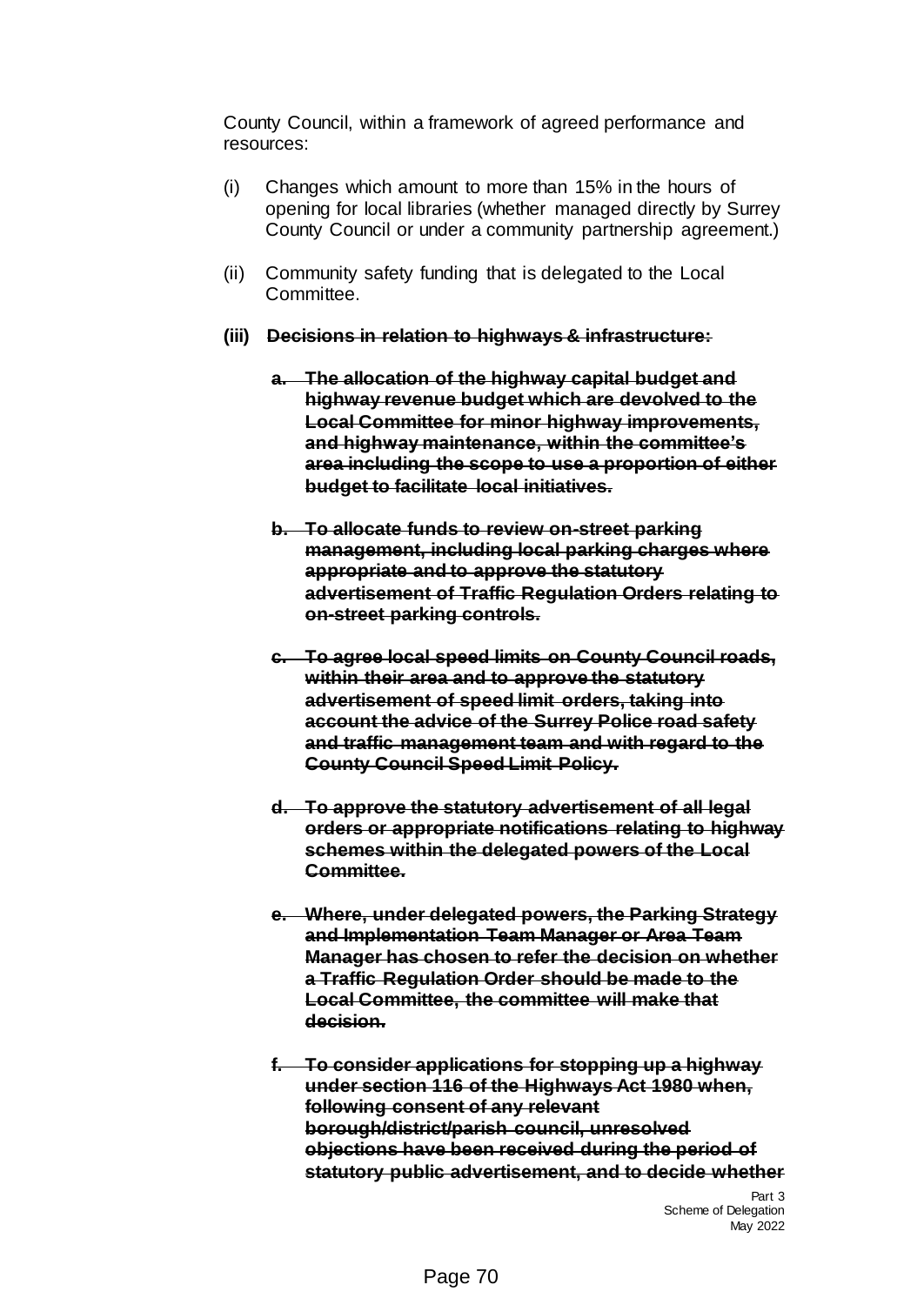#### **the application should proceed to the Magistrates' Court.**

- (iii) In relation to youth services:
	- a. The approval of prevention priorities for Young People for the relevant borough or district area after consideration of any local needs assessment.
	- b. To apportion the delegated funding for young people between the Local Prevention Grants and Individual Prevention Grants categories of funding, in accordance with the allocated budget.
- c) Approve the award of the Local Prevention funding agreements for the provision of local prevention services for the relevant borough or district in accordance with the allocated budget.

This power to be exercised by the Portfolio Holder in the event that the relevant local committee is unable to award a funding agreement(s) (due to the presence of conflicts of interest which result in the body being inquorate).

d) To approve Youth Task Group advice on the allocation of Community Youth Work and Surrey Outdoor Learning and Development Local Offer resources to meet local priorities for young people in the area.

### 7.3 **Service Monitoring, Scrutiny & Issues of Local Concern**

The Local Committees may:

- i) In relation to the exercise of executive functions relating to Members allocations, the Local Committee will receive a report on all projects approved under delegated authority of the Community Partnership Manager or Team Leader.
- **ii) In relation to Community Highway Enhancement allocations, receive a report on all projects approved by Individual Members of the authority under delegated authority, or by the Area Team Manager where Members have requested that their allocations be combined to be spent in one or more divisions.**
- iii) Monitor the formal decisions taken by officers under delegated powers and provide feedback to improve service standards.
- iv) Engage in issues of concern to local people and seek to influence the County Council, the Leader and Cabinet in relation to countywide services and plans in the light of local needs.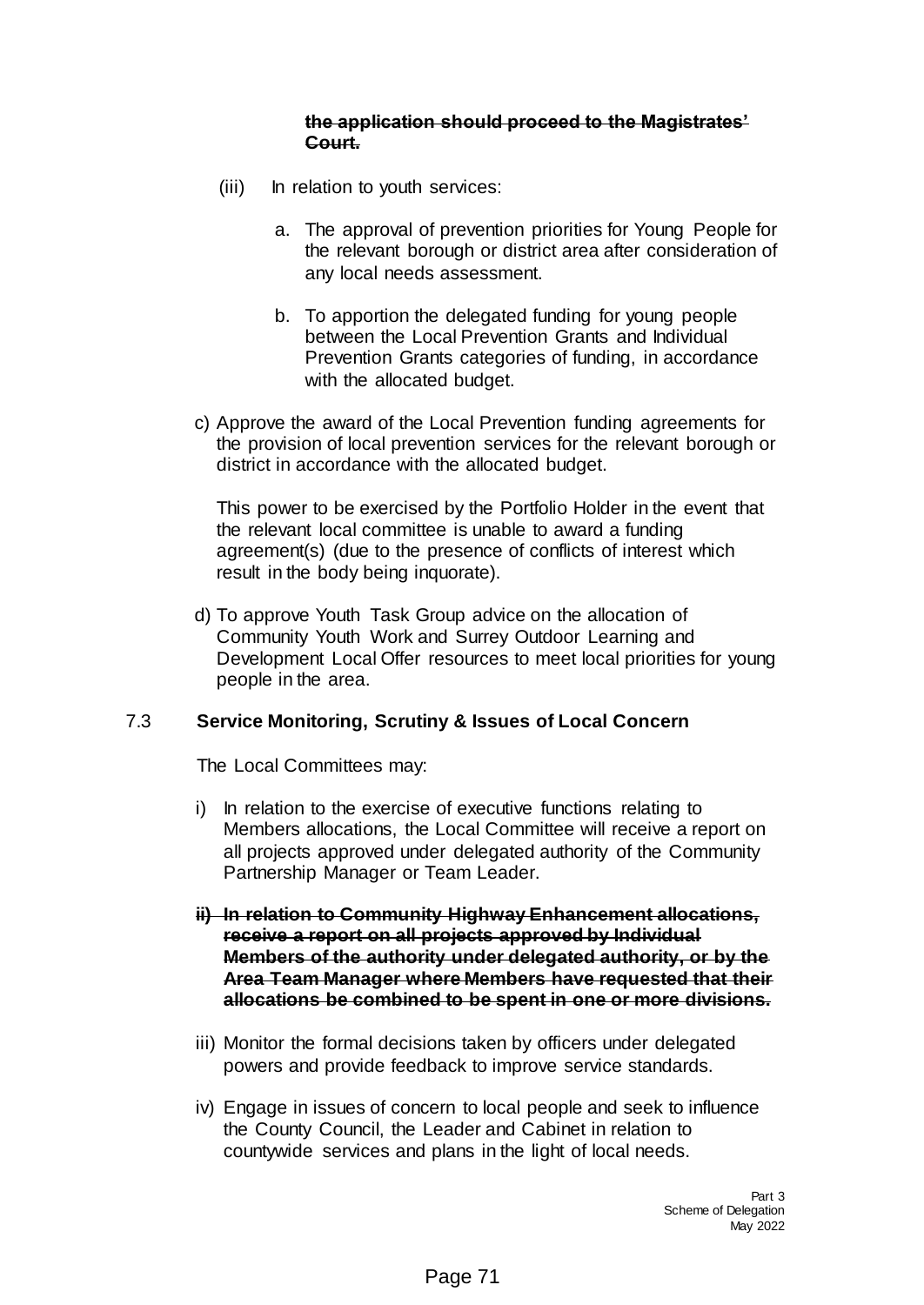- v) Consider priorities for collaborative work undertaken within the committee's area by county services and partners.
- vi) Monitor the quality of services provided locally, and recommend action as appropriate.
- vii) Be informed of the Borough/District based community strategies and related local plans within their area.
- viii)Be informed in relation to the prioritisation of proposed and planned infrastructure schemes, or developer funded highway improvements within their area.
- **ix) Be informed of and receive appropriate reports on highway initiatives and/or improvements either wholly or partly in their area.**
- **x) Monitor local initiatives agreed and funded by Local Committees.**
- **xi) Oversee and monitor on street parking enforcement including financials in its area subject to terms of reference, agreed by the committee, which best suit its particular local circumstances.**
- xii) Scrutinise the impact of the Local Prevention, Community Youth Work and Surrey Outdoor Learning and Development Local Offer in accordance with prevention priorities for Young People in the local area.
- **xiii)Guildford Local Committee may be consulted by the borough council in relation to proposed borough plans and make recommendations to the borough council on those proposals which will include parking and infrastructure matters.**

### 7.4 **Non-Executive Functions**

Local Committees will deal with all those non-executive functions relating to public rights of way set out in the Local Authorities (Functions and Responsibilities) (England) Regulations 2000, as amended, except for those separately referred to in the Scheme of Delegation (or within the terms of reference of other Committees).

*(Note: A local committee may not make any decision which will have an adverse effect on a part of the county for which it does not have functions).*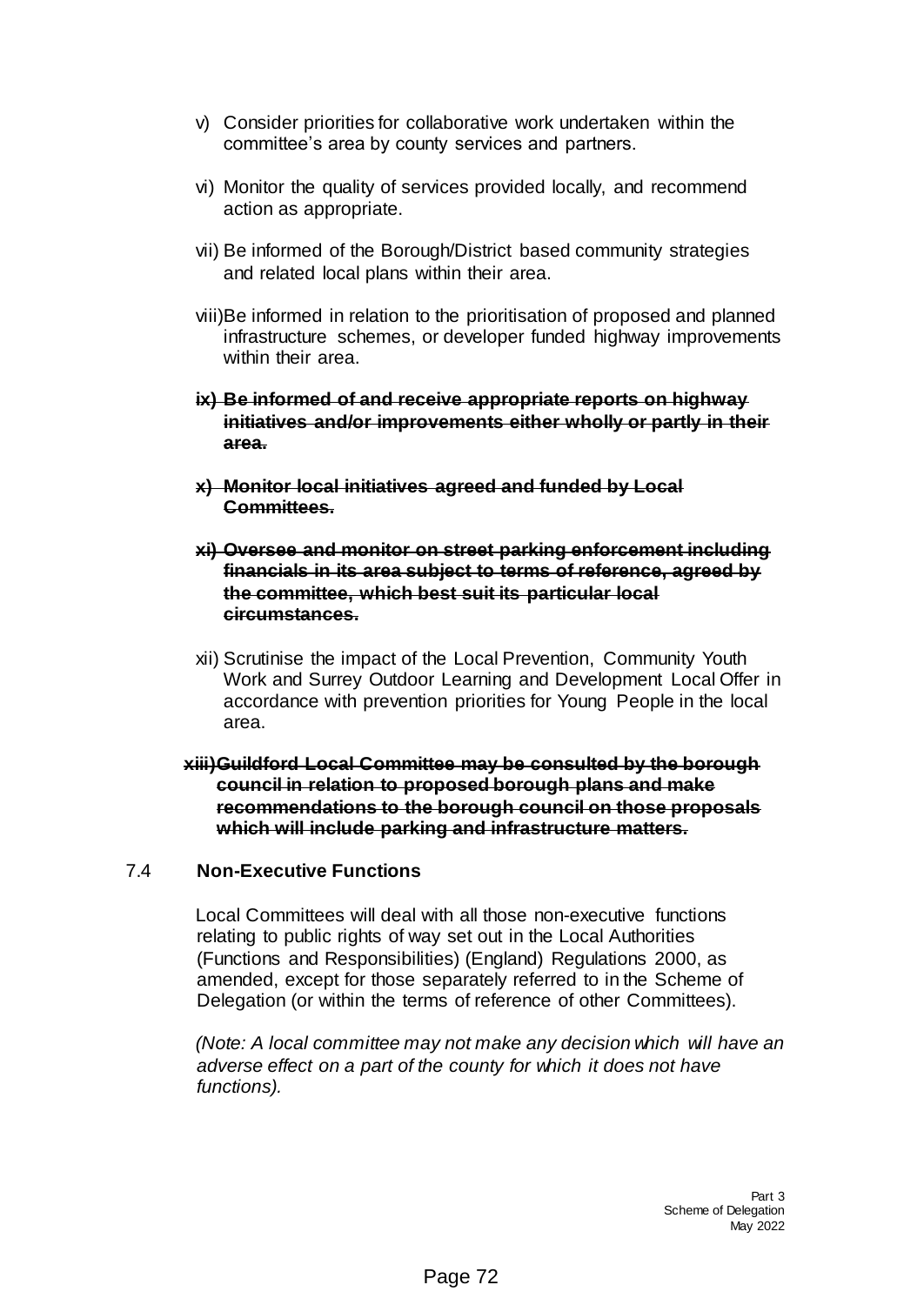## **7A WOKING JOINT COMMITTEE**

### 7.5 **Membership**

All County Councillors with an electoral division in Woking, one Surrey County Council Cabinet Member (who can also be a County Councillor with an electoral division in Woking), and an equivalent number of Borough Councillors who should be politically proportionate to the Borough Council. At least one Borough Councillor should be a member of that Council's executive. All Borough and County Ccouncillors on the Joint Committee will have equal voting rights on all issues being considered.

7.6 **Executive Functions of Woking Joint Committee** (delegated by Surrey County Council (SCC) and Woking Borough Council (WBC))

The Joint Committee will be responsible for the following decisions on local services and budgets:

- a) In relation to the Borough of Woking the Joint Committee will take decisions delegated to it by the SCC Leader and/or Cabinet and/or the WBC Leader and/or Executive on the following local services and budgets, to be taken in accordance with the financial framework and policies of the respective Councils within a framework of agreed performance and resources:
	- (i) Changes which amount to more than 15% in the hours of opening for local libraries (whether managed directly by Surrey County Council or under a community partnership agreement.) *(SCC)*
	- (ii) Community safety funding that is delegated to the Joint Committee. The Joint Committee will act as the Community Safety Partnership (Note: Domestic Homicide Reviews will be chaired by such person as the Chairman of the Joint Committee shall nominate) *(SCC/WBC).*
	- (iii) Decisions in relation to highways and infrastructure:
		- **a. The allocation of the Surrey County Council highway capital budget and highway revenue budget which are devolved to the Joint Committee for minor highway improvements and highway maintenance within the committee's area, including the scope to use a proportion of either budget to facilitate local highways initiatives** *(SCC).*
		- **b. To allocate funds to review on-street parking management, including local parking charges where appropriate, and to approve the statutory**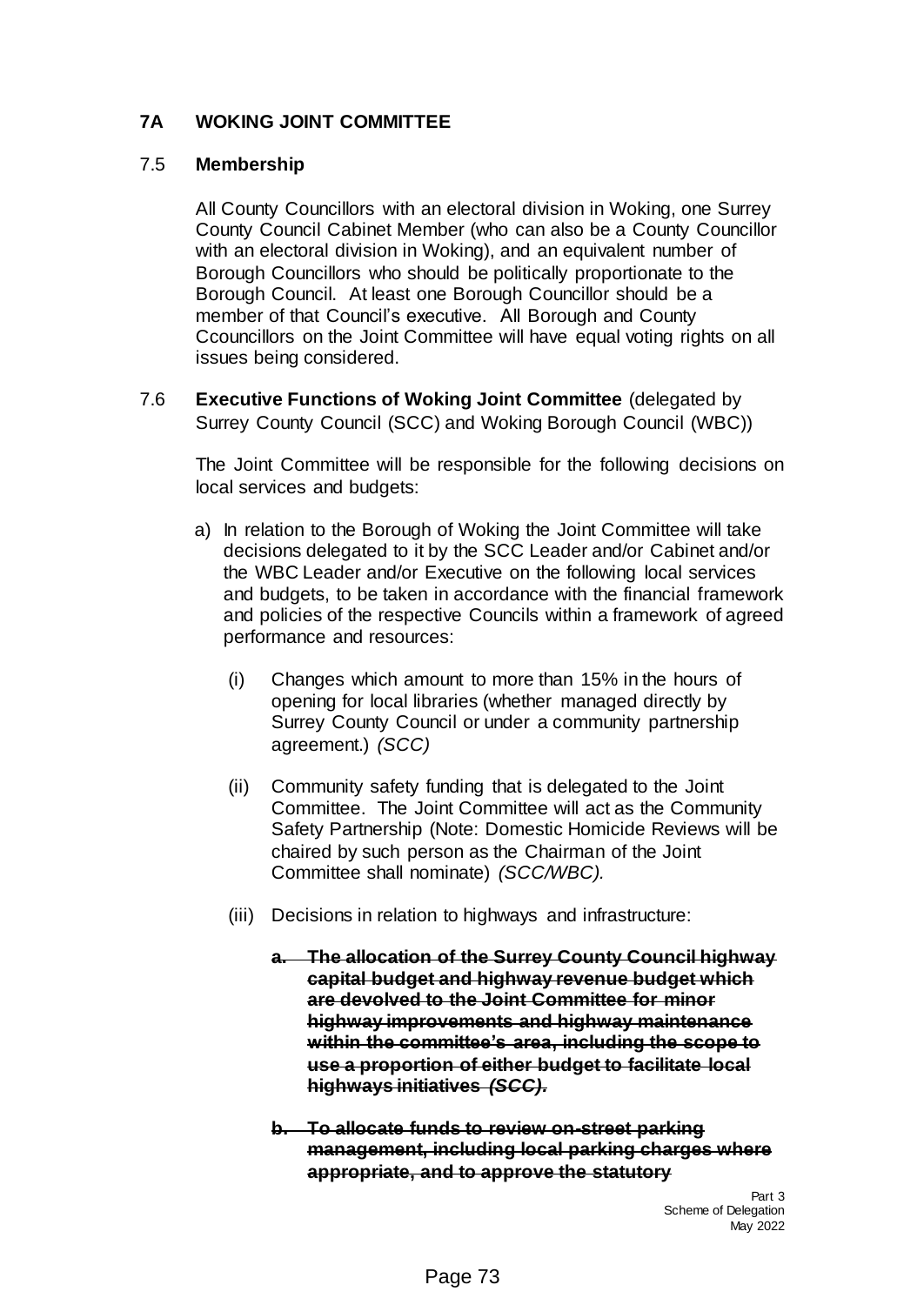**advertisement of Traffic Regulation Orders (TROs) relating to on-street parking controls** *(SCC).*

- **c. To agree local speed limits on County Council roads within its area, and to approve the statutory advertisement of speed limit orders, taking into account the advice of the Surrey Police Road Safety and Traffic Management Team and with regard to the County Council Speed Limit Policy** *(SCC).*
- **d. To approve the statutory advertisement of all legal orders or appropriate notifications relating to highway schemes within the delegated powers of the Joint Committee** *(SCC).*
- **e. Where, under delegated powers, the Parking Strategy and Implementation Team Manager or Area Team Manager has chosen to refer the decision on whether a TRO should be made to the Joint Committee, the Committee will make that decision** *(SCC).*
- f. Oversee and determine priorities for the Woking Town Centre Management Agreement. *(WBC)*
- **g. To consider applications for stopping up a highway under section 116 of the Highways Act 1980 when, following consent of any relevant borough/district/parish council, unresolved objections have been received during the period of statutory public advertisement, and to decide whether the application should proceed to the Magistrates' Court**  *(SCC)***.**
- (iv) Consider how Community Infrastructure Levy (CIL) receipts will be expended in Woking, taking into account the approved Infrastructure Capacity Study and Delivery Plan (IDP) for Woking. *(WBC)*
- (v) In relation to services for young people, with the aim of achieving an integrated approach from Surrey County Council and Woking Borough Council *(SCC/WBC)*:
	- a) To agree joint priorities for commissioning by the County Council and the Borough Council in Woking for provision of:
		- i) youth work and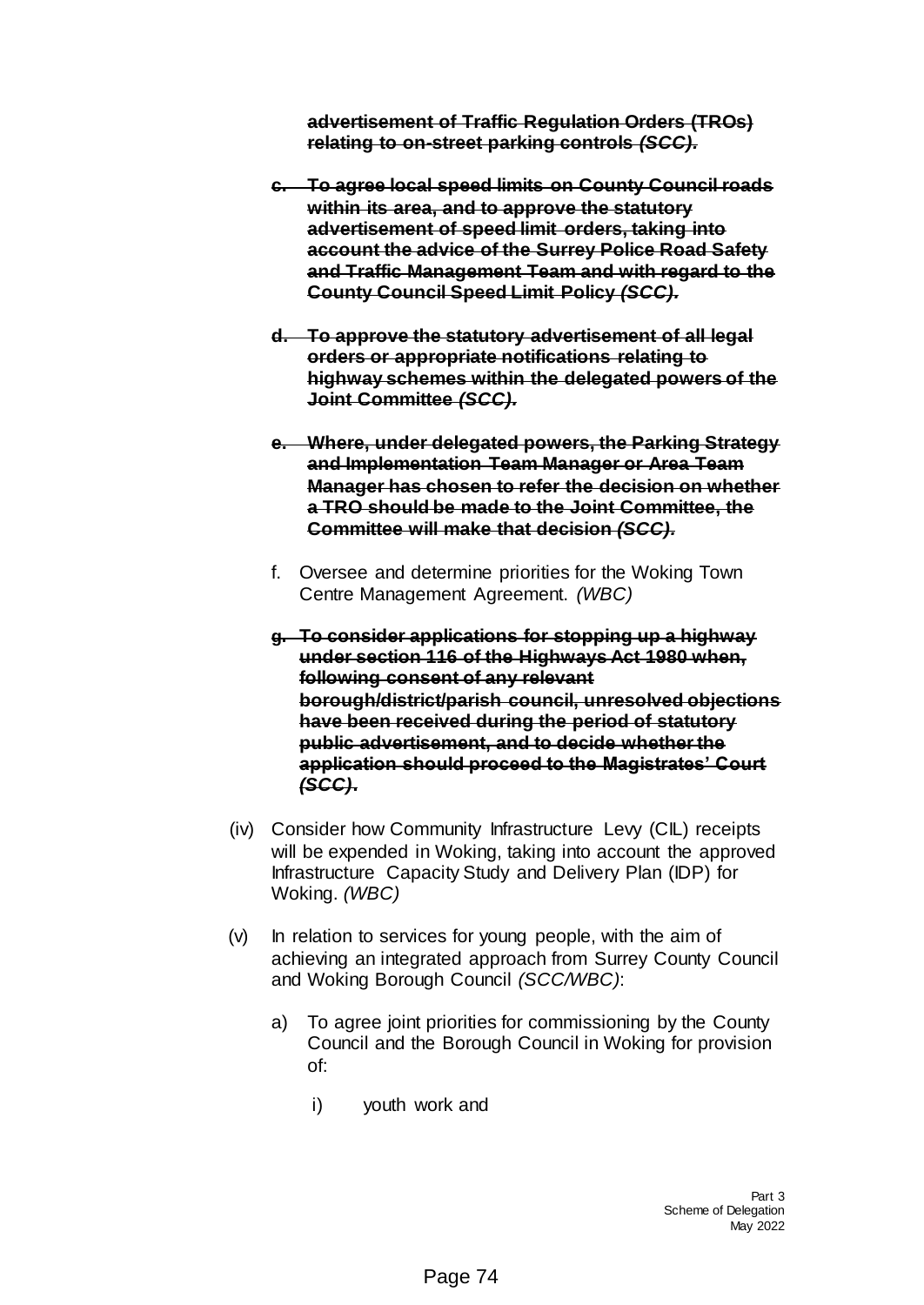- ii) other preventative work with young people who are at risk of becoming not in education, training or employment (NEET).
- b) To apportion delegated funding for young people, specifically the distribution between Local Prevention and Individual Prevention categories of funding, in accordance with the allocated budget and small grants (youth) as allocated by the Borough Council.
- c) To approve the award of the Local Prevention for the provision of local prevention services for Woking Borough in accordance with the allocated budget and to qualified providers. This power to be exercised by the County Council Portfolio Holder in the event that the Joint Committee is unable to award funding agreement(s) (due to the presence of conflicts of interest which result in the body being inquorate).
- d) To approve the award of youth service related commission(s) as delegated to the Joint Committee by Woking Borough Council.
- e) To oversee and determine priorities for the Full Participation Programme and make appropriate linkages into the work of Services for Young People and Woking Borough Council.
- f) To approve Youth Task Group advice on the allocation of Community Youth Work and Surrey Outdoor Learning and Development Local Offer resources to meet local priorities for young people in the local area.
- (vi) Oversee and influence priorities for the Family Support Programme in Woking and monitor its performance. *(SCC/WBC)*
- (vii) Determine priorities for collaborative work undertaken within the committee's area by the Councils and other partners. *(SCC/WBC).*
- (viii) Decisions on any funding when a budget is allocated to the Joint Committee by either of the Councils (SCC/WBC).

## 7.7 **Non-Executive Functions**

The Joint Committee will deal with all those non-executive functions relating to public rights of way set out in the Local Authorities (Functions and Responsibilities) (England) Regulations 2000, as amended, except for those separately referred to in the County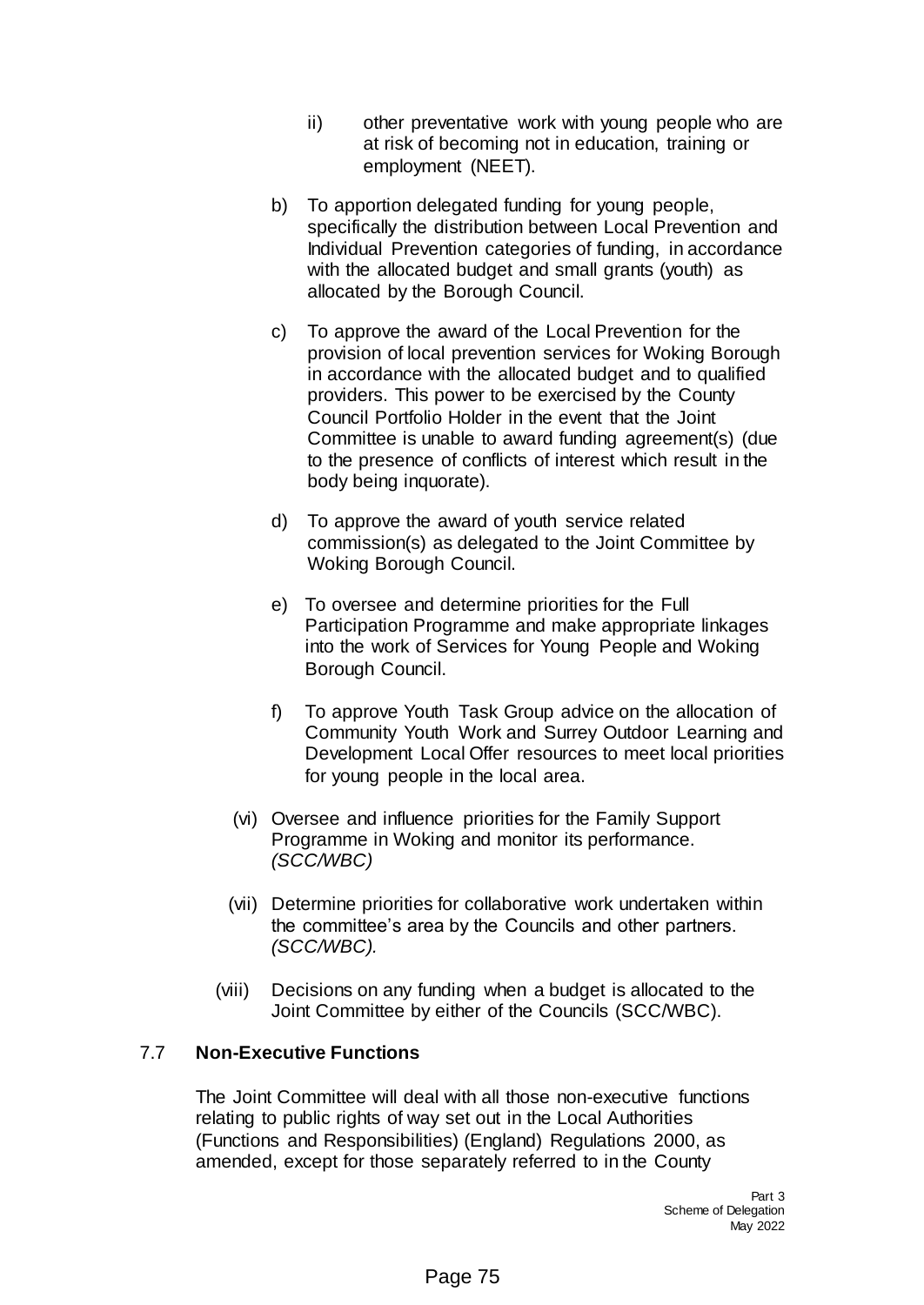Council's Scheme of Delegation (or within the terms of reference of other Committees).

# 7.8 **Service Monitoring, Scrutiny and Issues of Local Concern**

The Joint Committee may:

- (i) In relation to the exercise of County Council Executive functions relating to Members allocations, receive a report on all projects approved under delegated authority of the Community Partnership Manager or Team Leader. *(SCC)*
- (ii) **In relation to Community Highway Enhancement allocations, receive a report on all projects approved by Individual Members of the County Council under delegated authority, or by the Area Team Manager where Members have requested that their allocations be combined to be spent in one or more divisions.** *(SCC)*
- (iii) Monitor formal decisions taken by officers under delegated powers and provide feedback to improve service standards. *(SCC/WBC)*
- (iv) Engage in issues of concern to local people and seek to influence the respective Councils in the light of local needs. *(SCC/WBC)*
- (v) Monitor the quality of services provided locally, and recommend action as appropriate. (*SCC)*
- (vi) Support Surrey Schools, strengthening links with Headteachers and Governing Bodies to promote the outcomes of increased investment for safer, better schools focused on raising the standards of education for all children in Woking.
- (vii) Be informed in relation to the prioritisation of proposed and planned infrastructure schemes, or developer funded highway improvements within Woking. *(SCC)*
- (viii) **Be informed of and receive appropriate reports on highway initiatives and/or improvements either wholly or partly in Woking.** *(SCC)*
- $(ix)$  Oversee local initiatives agreed and funded by the Joint Committee. *(SCC/WBC)*
- (x) **Oversee on-street parking enforcement including financials in its area subject to terms of reference agreed by the Committee, which best suit its particular local circumstances.** *(SCC)*
- (xi) Oversee and scrutinise the impact of the Local Prevention, Community Youth Work and Surrey Outdoor Learning and Development Local Offer in accordance with prevention priorities for young people in the local area. *(SCC)*
- (xii) Be advised of the Joint Youth Estates Strategy for Woking Borough. *(SCC/WBC)*
- (xiii) Provide political oversight and advice on the Community Safety functions of the Borough. *(SCC/WBC)*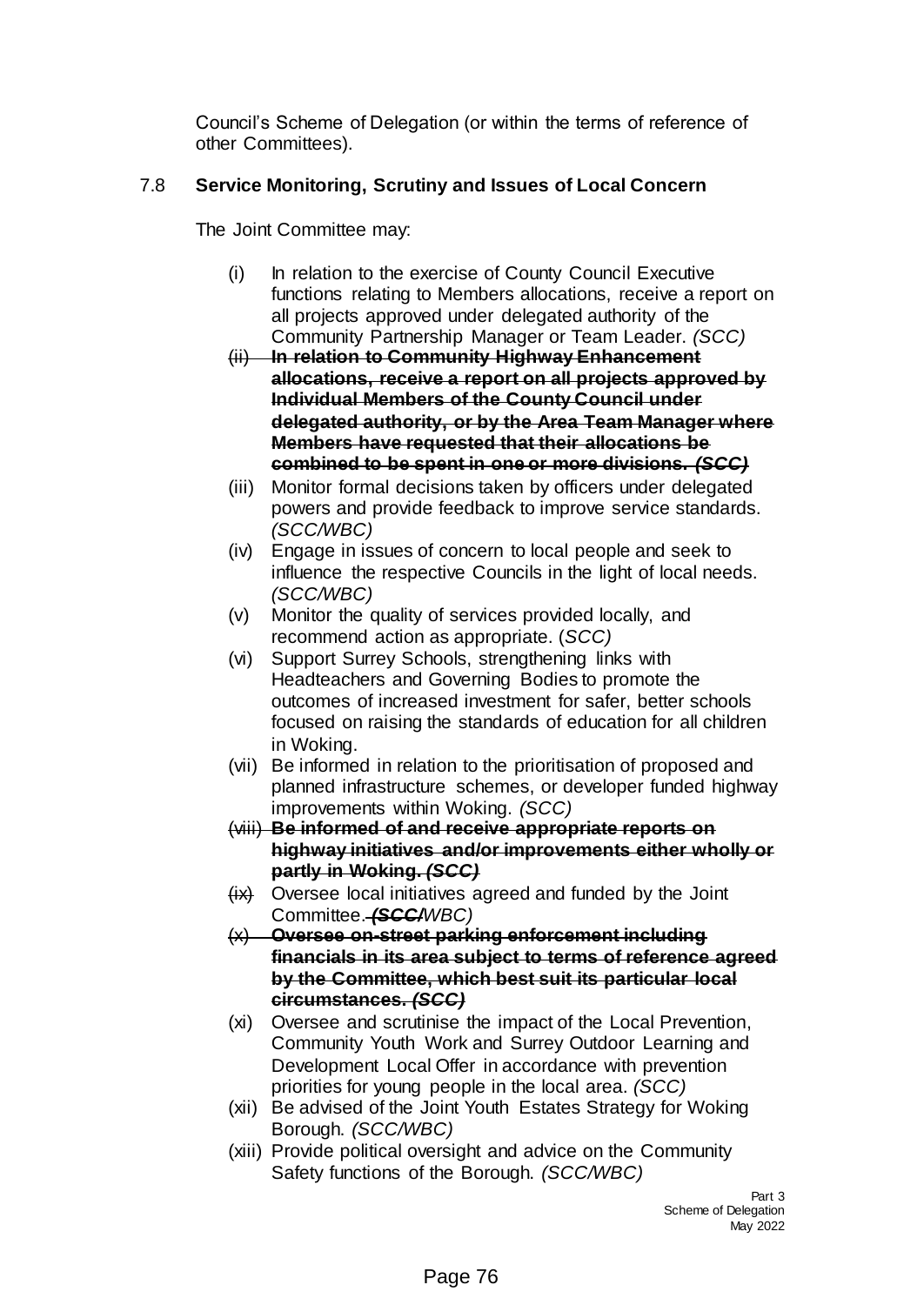- (xiv) Act as the local Health and Wellbeing Board for Woking and oversee and set priorities for general health and wellbeing matters within the framework of Surrey's Joint Health and Wellbeing Strategy. *(SCC/WBC)*
- (xv) Be consulted on any issues referred to it by either Council and produce responses as appropriate. *(SCC/WBC)*

*(Note: A joint committee may not make any decision which will have an adverse effect on a part of the county for which it does not have functions).*

## **7B SPELTHORNE JOINT COMMITTEE**

## **7.9 Membership**

Membership of the Spelthorne Joint Committee shall be all county councillors with electoral divisions in Spelthorne, one Surrey County Council Cabinet Member (who may also be a county councillor with an electoral division in Spelthorne), and an equivalent number of borough councillors who should be politically proportionate to the Borough Council. At least one borough councillor shall be a member of that Council's Cabinet. If there is no Surrey County Council Cabinet Member with an electoral division in Spelthorne for the Leader of the County Council to appoint a specific Cabinet member to the Spelthorne Joint Committee at the Council AGM. No substitutes will be permitted for the members on the Joint Committee. Members will be appointed to the committee at the first business meeting of the respective Council, at the start of each municipal year. All borough and county councillors on the Joint Committee will have equal voting rights on all issues being considered.

**7.10 Executive Functions** (delegated by Surrey County Council and Spelthorne Borough Council)

The Joint Committee will be responsible for the following decisions on local services and budgets:

- a) In relation to the Borough of Spelthorne the Joint Committee will take decisions delegated to it by the SCC Leader and/or Cabinet and/or the SBC Leader and/or Cabinet on the following local services and budgets, to be taken in accordance with the financial framework and policies of the respective Councils within a framework of agreed performance and resources:
	- (i) Changes which amount to more than 15% in the hours of opening for local libraries (whether managed directly by Surrey County Council or under a community partnership agreement.) *(SCC)*
	- (ii) Community safety funding that is delegated to the Joint Committee (SCC/SBC).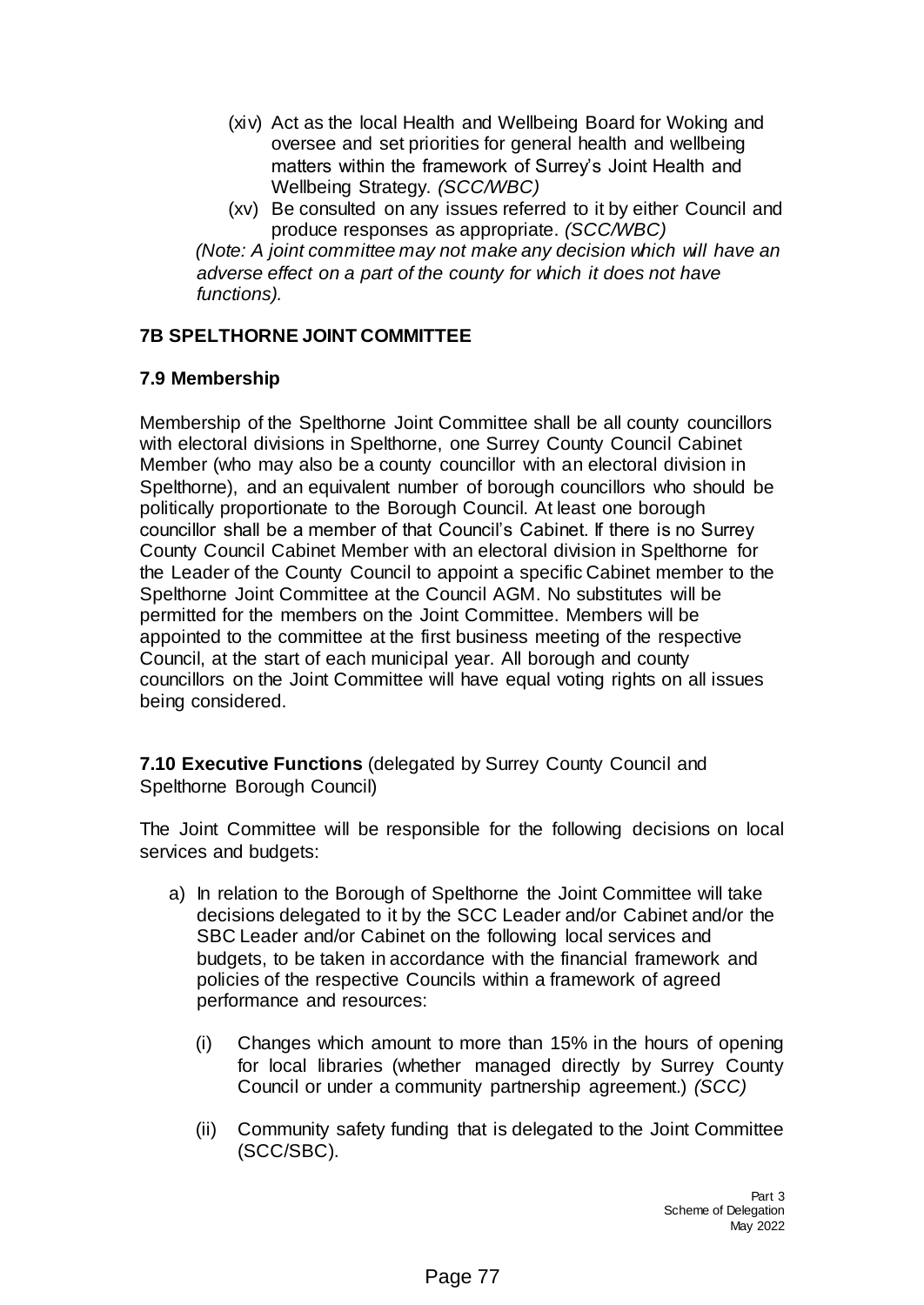- **(iii) Decisions in relation to highways and infrastructure:**
	- **a. The allocation of the Surrey County Council highway capital budget and highway revenue budget which are devolved to the Joint Committee for minor highway improvements and highway maintenance within the Committee's area including the scope to use a proportion of either budget to facilitate local highways initiatives** *(SCC).*
	- **b. To allocate funds to review on-street parking management, including local parking charges where appropriate and to approve the statutory advertisement of Traffic Regulation Orders (TROs) relating to on-street parking controls (SCC).**
	- **c. To agree local speed limits on County Council roads within its area, and to approve the statutory advertisement of speed limit orders, taking into account the advice of the Surrey Police Road Safety and Traffic Management Team and with regard to the County Council Speed Limit Policy (SCC).**
	- **d. To approve the statutory advertisement of all legal orders or appropriate notifications relating to highway schemes within the delegated powers of the Joint Committee (SCC).**
	- **e. Where, under delegated powers, the Parking Strategy and Implementation Team Manager or Highways Area Team Manager has chosen to refer the decision on whether a TRO should be made to the Joint Committee, the Committee will make that decision (SCC).**
	- **f. To consider applications for stopping up a highway under section 116 of the Highways Act 1980 when, following the consent of SBC and any relevant Parish Council, unresolved objections have been received during the period of statutory public advertisement, and to decide whether the application should proceed to the Magistrates' Court**
- (iii) Determine priorities and agree how Community Infrastructure Levy (CIL) receipts will be expended (SBC).
- (iv) In relation to services for young people, with the aim of achieving an integrated approach from Surrey County Council and Spelthorne Borough Council (SCC/SBC):
	- a) To agree joint priorities for commissioning by the County Council and the Borough Council in Spelthorne for provision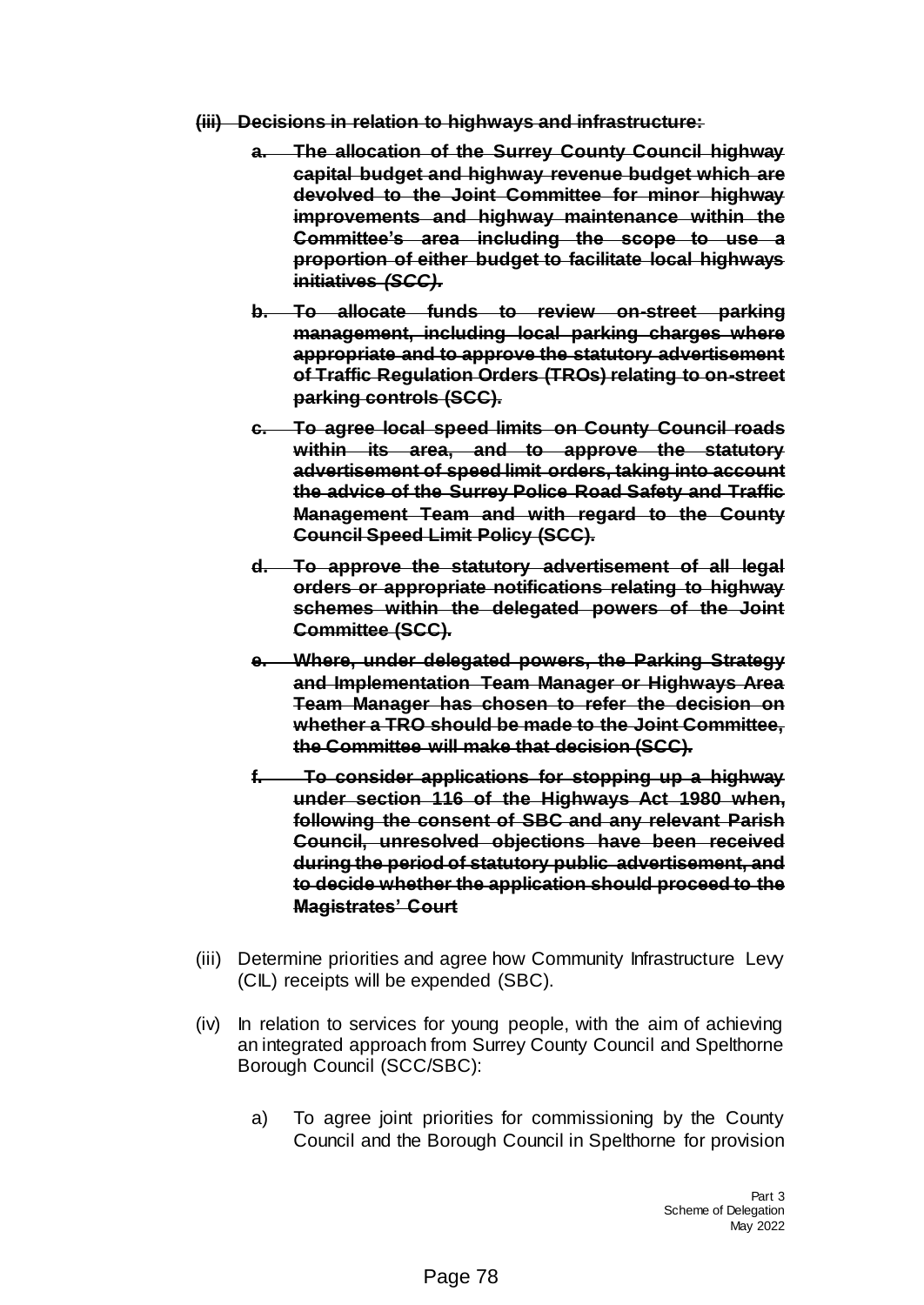of preventative work with young people who are at risk of becoming not in education, training or employment (NEET).

- b) To apportion delegated funding for young people, specifically the distribution between Local Prevention and Individual Prevention categories of funding, in accordance with the allocated budget and any youth grants as allocated by the Borough Council.
- c) Approve the awards for the provision of Local Prevention services for Spelthorne Borough in accordance with the allocated budget and to qualified providers. This power to be exercised by the County Council Portfolio Holder in the event that the Joint Committee is unable to award grant(s) (due to the presence of conflicts of interest which result in the body being inquorate).
- d) To approve youth task group advice on the allocation of Community Youth Work and Surrey Outdoor Learning & Development (S.O.L.D) Local Offer resources to meet local priorities for young people in the local area.
- (v) Decisions on any funding when a budget is allocated to the Joint Committee by either of the Councils (SCC/SBC*).*

# **7.11 Non-Executive Functions** (delegated by Surrey County Council)

The Joint Committee will deal with all those non-executive functions relating to public rights of way set out in the Local Authorities (Functions and Responsibilities) (England) Regulations 2000, as amended, except for those separately referred to in the County Council's Scheme of Delegation (or within the terms of reference of other Committees).

## **7.12 Service Monitoring and Community Leadership- advisory functions**

The Joint Committee may:

- (i) In relation to the exercise of County Council Executive functions relating to members' allocations, receive a report on all projects approved under the delegated authority of the Community Partnership Manager or Team Leader. (SCC)
- (ii) **In relation to Community Highway Enhancement allocations, receive a report on all projects approved by Individual Members of the County Council under delegated authority, or by the Area Team Manager where Members have requested that their allocations be combined to be spent in one or more divisions. (SCC)**
- (iii) Determine priorities for collaborative work undertaken within the committee's area by the Councils and other partners (SCC/SBC)
- (iv) To champion the better use of public sector assets in the Borough to promote the One Public estate approach amongst Surrey County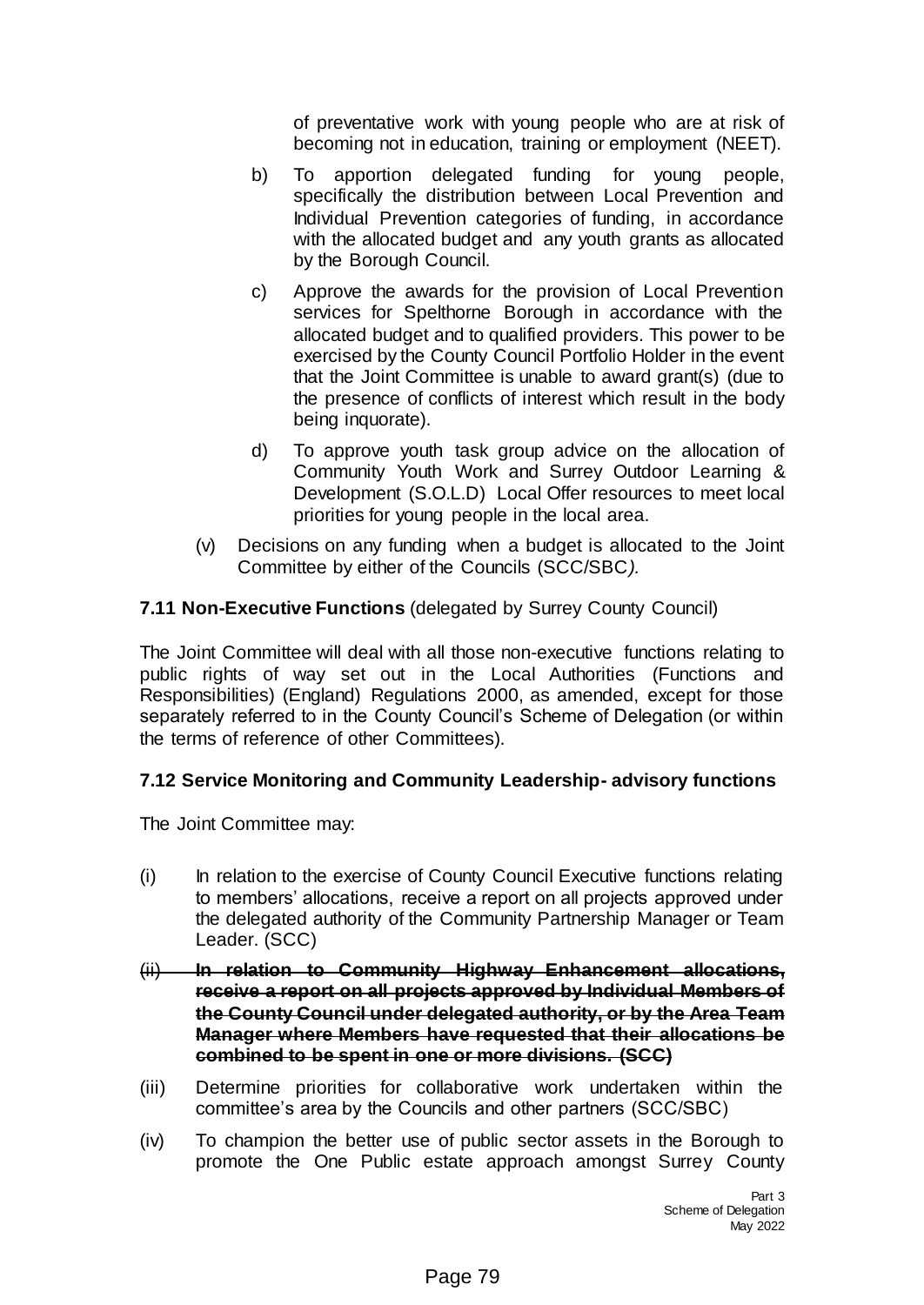Council , Spelthorne Borough Council and other public sector partners ( SCC/SBC)

- (v) Monitor formal decisions taken by officers under delegated powers and provide feedback to improve service standards. (SCC/SBC)
- (vi) Engage in issues of concern to local people and seek to influence the respective Councils in the light of local needs. (SCC/SBC)
- (vii) Monitor the quality of services provided locally, and recommend action as appropriate. (SCC/SBC)
- (viii) To oversee and agree joint priorities to inform the improvement of educational attainment in Spelthorne with the aim of working closely between Surrey County Council, Spelthorne Borough Council and Spelthorne Schools Federation (SCC/SBC)
- (ix) Oversee and influence priorities for the Family Support Programme in Spelthorne (noting the shared nature of this service with other boroughs) and monitor its performance. (SCC/SBC)
- (x) To oversee and agree joint priorities to inform commissioning and delivery of Independent Living, Older People's Services and Day Centres in Spelthorne, with the aim of achieving an integrated approach from Surrey Council and Spelthorne Borough Council (SCC/SBC)
- (xi) Be informed in relation to the prioritisation of proposed and planned infrastructure schemes or developer funded highway improvements within Spelthorne. (SCC)
- (xii) **Be informed of and receive appropriate reports on highway initiatives and/or improvements either wholly or partly in Spelthorne. (SCC)**
- (xiii) Oversee local initiatives agreed and funded by the Joint Committee. **(SCC/**SBC)
- (xiv) Oversee **off-street** parking provision and enforcement in its area including budget monitoring subject to any particular terms of reference, agreed by the committee, (**SCC**/SBC)
- (xv) Oversee and monitor the impact of the Local Prevention Commissions and the Community Youth Work Service in accordance with prevention priorities for young people not in education, employment or training (NEET) in the local area.
- (xvi) To receive reports from and provide political oversight and advice to the Spelthorne Safer Stronger Community Partnership on the Community Safety functions of the Borough. (SCC/SBC)
- (xvii) To receive reports from and provide political oversight and advice to the Spelthorne Together Health and Wellbeing Group within the framework of Surrey's Joint Health and Wellbeing Strategy. (SCC/SBC)
- (xviii) Be consulted on any issues referred to it by either Council and produce responses as appropriate. (SCC/SBC)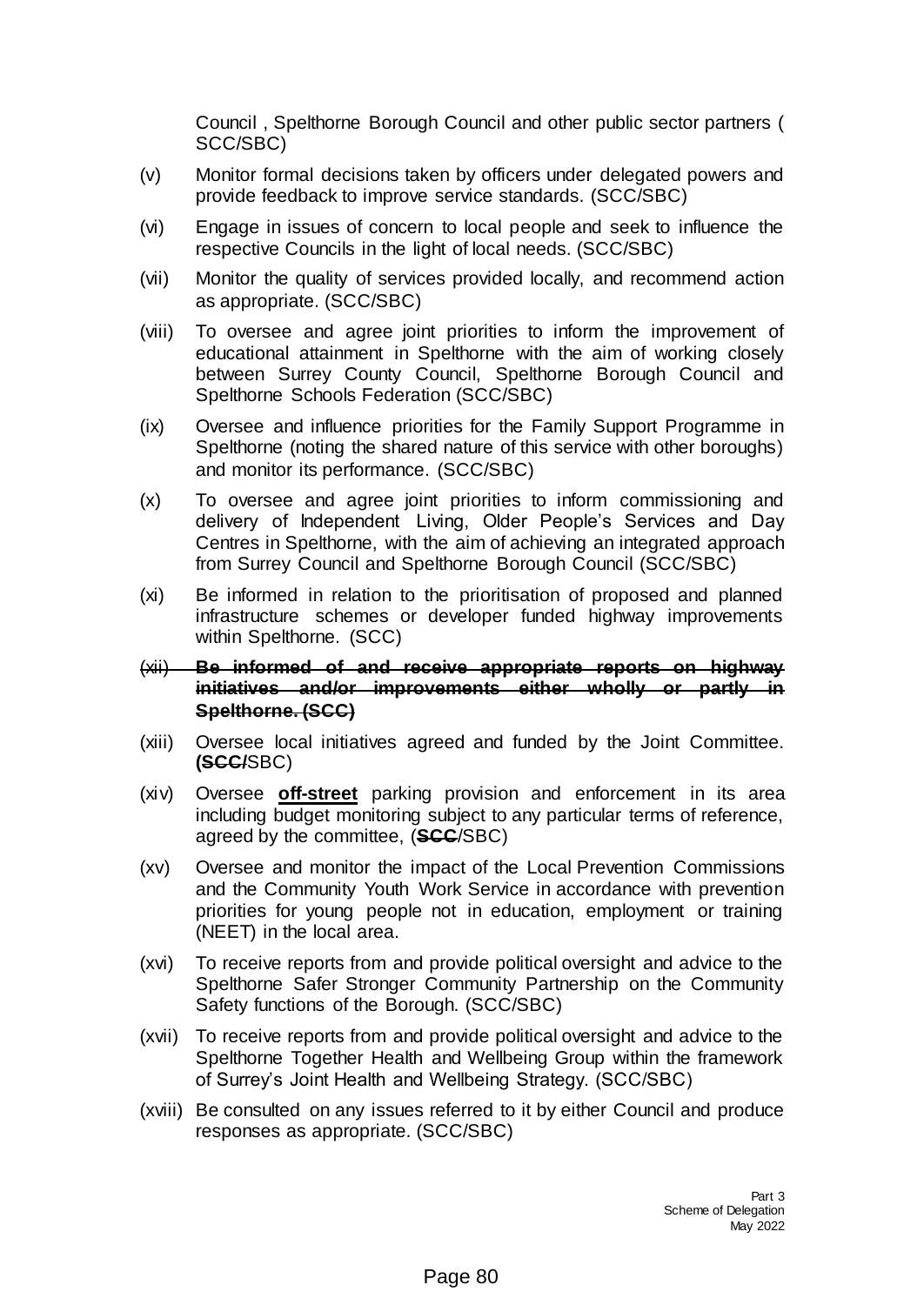*(Note: A joint committee may not make any decision which will have an adverse effect on a part of the county for which it does not have functions).*

## **7C RUNNYMEDE JOINT COMMITTEE**

## **7.13 MEMBERSHIP**

Membership of the Runnymede Joint Committee shall be all county councillors with electoral divisions in Runnymede, one Surrey County Council Cabinet Member (who may also be a county councillor with an electoral division in Runnymede), and an equivalent number of borough councillors who should be politically proportionate to the Borough Council. At least one borough councillor shall be a member of the Council's Corporate Management Committee. If there is no Surrey County Council Cabinet Member with an electoral division in Runnymede the County Council shall appoint a specific Cabinet member to the Runnymede Joint Committee and the Borough Council would be entitled to appoint an additional borough councillor representative on the Joint Committee to ensure equity.

# **7.14 Executive Functions delegated by Surrey County Council**

In relation to the Borough of Runnymede the Joint Committee will take decisions delegated to it by the SCC Cabinet on the following local services and budgets, to be taken in accordance with the financial framework and policies of the respective Councils and within agreed performance and resources:

- (i) Changes which amount to more than 15% in the hours of opening for local libraries (whether managed directly by Surrey County Council or under a community partnership agreement.) (SCC)
- (ii) Community safety funding that is delegated to the Joint Committee from Surrey County Council (SCC).
- **(iii) Decisions in relation to highways and infrastructure:**
	- **a. The allocation of the Surrey County Council highway capital budget and highway revenue budget which are devolved to the Joint Committee for minor highway improvements and highway maintenance within the Committee's area including the scope to use a proportion of either budget to facilitate local highways initiatives (SCC).**
	- **b. To allocate funds to review on-street parking management, including local on-street parking charges where appropriate and to approve the statutory advertisement of Traffic Regulation Orders (TROs) relating to on-street parking controls (SCC).**
	- **c. To agree local speed limits on County Council roads within its area, and to approve the statutory advertisement of speed**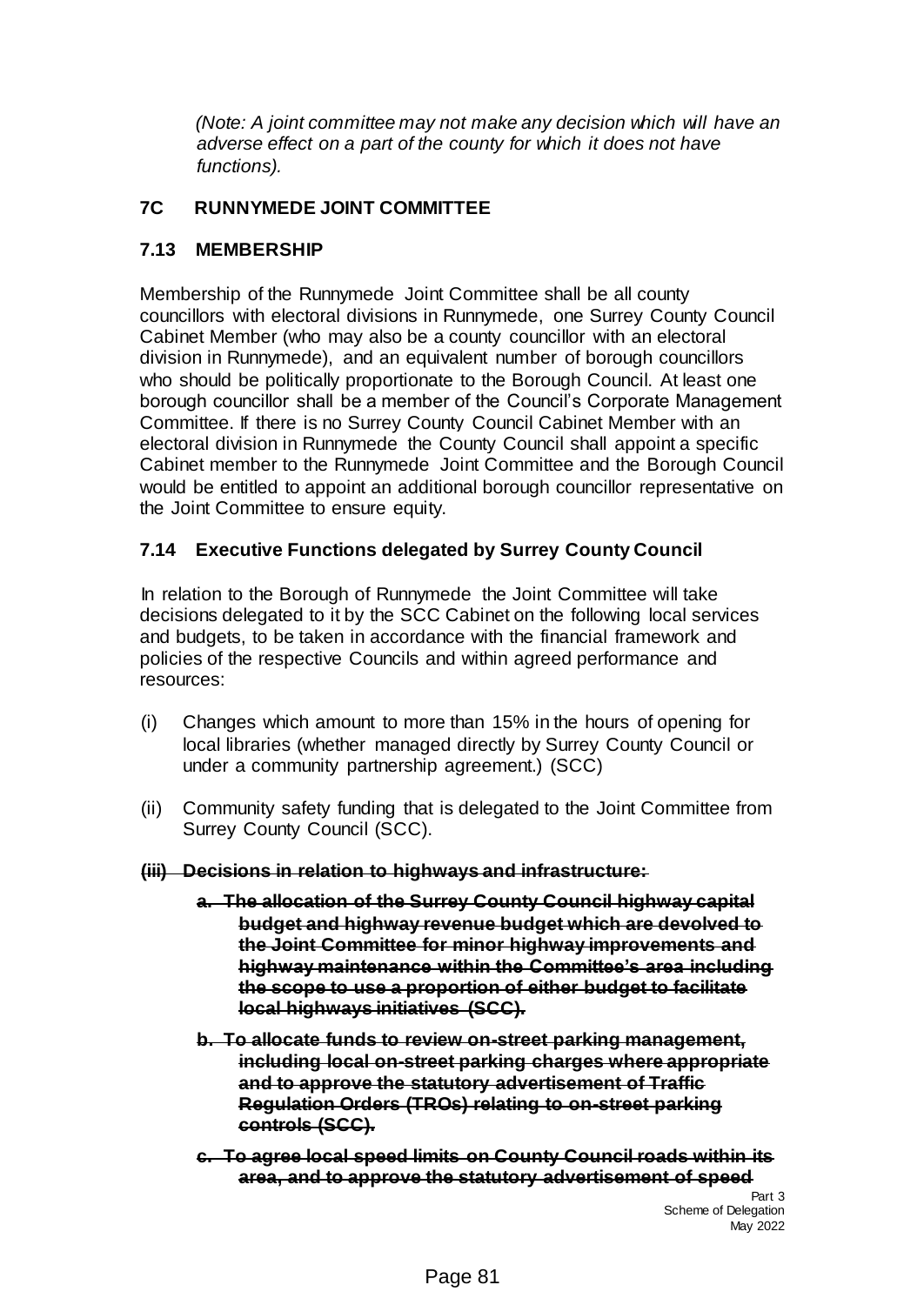**limit orders, taking into account the advice of the Surrey Police Road Safety and Traffic Management Team and with regard to the County Council Speed Limit Policy (SCC).**

- **d. To approve the statutory advertisement of all legal orders or appropriate notifications relating to highway schemes within the delegated powers of the Joint Committee (SCC).**
- **e. Where, under delegated powers, the Parking Strategy and Implementation Team Manager or Highways Area Team Manager has chosen to refer the decision on whether a TRO should be made to the Joint Committee, the Committee will make that decision (SCC).**
- **f. To consider applications for stopping up a highway under section 116 of the Highways Act 1980 when, following the consent of RBC, unresolved objections have been received during the period of statutory public advertisement, and to decide whether the application should proceed to the Magistrates' Court (SCC).**
- (iv) Decisions on funding when a budget is allocated to the Joint Committee by Surrey County Council's Cabinet. (SCC)

# **7.15 Non-Executive Functions delegated by Surrey County Council**

The Joint Committee will deal with all those non-executive functions relating to public rights of way set out in the Local Authorities (Functions and Responsibilities) (England) Regulations 2000, as amended, except for those separately referred to in the County Council's Scheme of Delegation (or within the terms of reference of other Committees).

## **7.16 Decisions delegated by Surrey County Council and Runnymede Borough Council**

Apportion any resources for Early Help services in accordance with the approved local Early Help priorities that may be delegated to the Joint Committee by Surrey County Council and / or Runnymede Borough Council, in relation to services for young people, with the aim of achieving an integrated approach from Surrey County Council and Runnymede Borough Council (SCC/RBC).

### **7.17 Service Monitoring and Issues of Local Concern - advisory functions**

The Joint Committee will play an important advisory role in shaping the development and delivery of services locally across both authorities. It will:

(xvi) Act as a one stop shop for residents to engage with both authorities, debate cross cutting issues, raise issues of concern and seek to influence the respective Councils in the light of local need.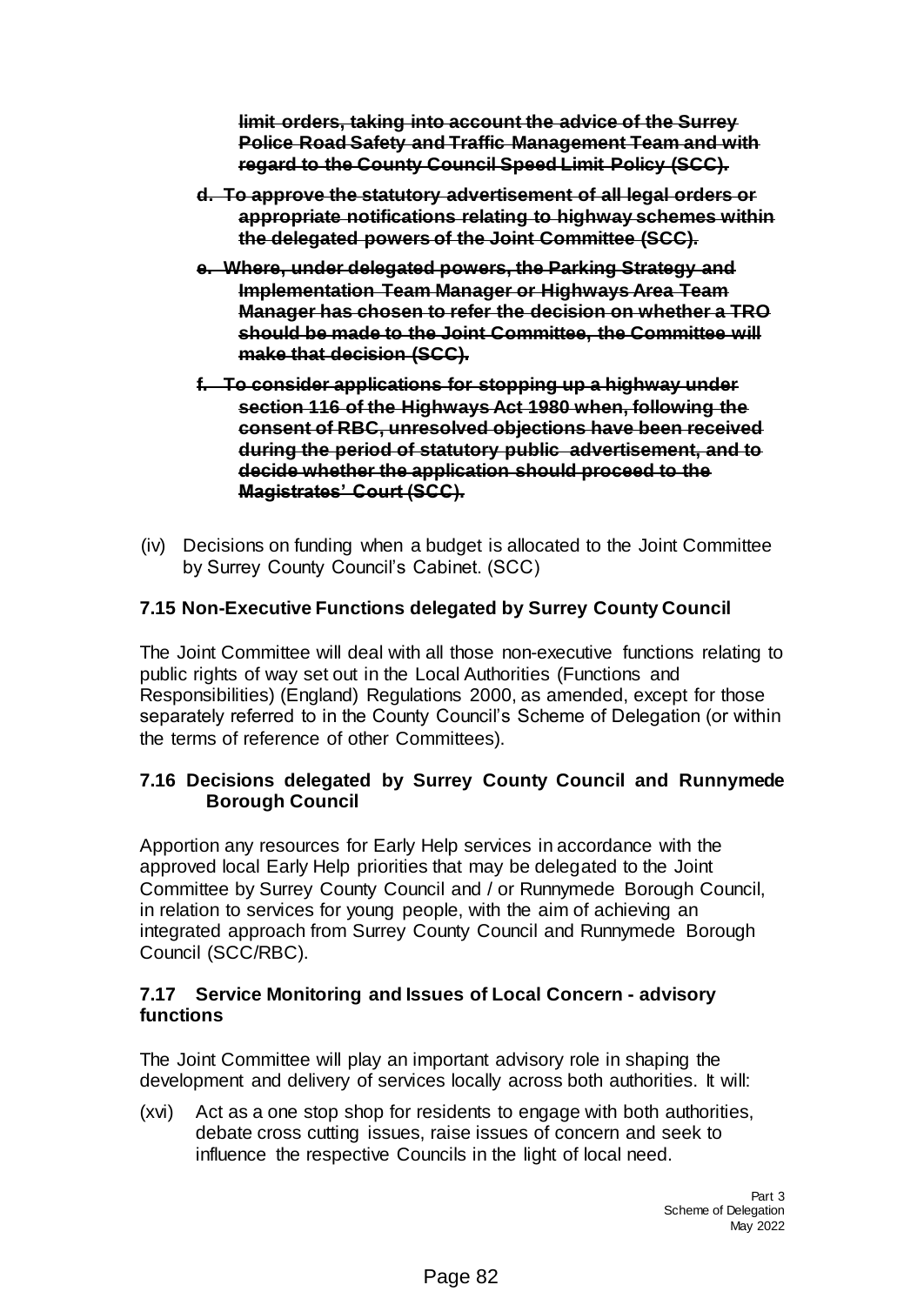- (xvii) Monitor formal decisions taken by officers under delegated powers and provide feedback to improve service standards.
- (xviii) Be consulted on any issues referred to it by either Council or produce responses as appropriate.

The Joint Committee may:

- (i) Consider the use of developer infrastructure funding in regard to proposed and planned strategic infrastructure schemes, identifying common objectives and supporting the pursuit of joint funding bids whether wholly or partly in Runnymede.
- (ii) Influence the development of a joint vision for the place shaping agenda including regeneration and town centre management.
- (iii) Influence the development of the Family Support Programme in Runnymede and monitor its performance. Provide political oversight and advice to the Early Help Advisory Board and advise on priorities for the Early Help offer locally.
- (iv) Consider the more effective use of existing public sector property assets in the borough and the potential opportunities that may exist for development where this could be in the mutual interest of both authorities where expediency allows.
- (v) Review and influence any new proposals for **on and** off street parking and enforcement locally including the use of budgets.
- (vi) Influence priorities for the provision of integrated Health and Social Care and Older People's Services locally.
- (vii) Influence action plans for the deprivation task groups established within the borough.
- (viii) Facilitate partnership work with schools, Multi Academy Trusts, governors and other partners to promote high educational standards and the fulfilment of potential for all children locally.

### **7D GUILDFORD JOINT COMMITTEE**

### **7.18 MEMBERSHIP**

Membership of the Guildford Joint Committee shall be all county councillors with electoral divisions in Guildford, one SCC Cabinet Member (who may also be a county councillor with an electoral division in Guildford), and an equivalent number of borough councillors who should be politically proportionate to the Borough Council. At least one borough councillor shall be a member of that Council's Executive. If there is no SCC Cabinet Member with an electoral division in Guildford the County Council shall appoint a specific Cabinet member to the Guildford Joint Committee at the Council AGM ("the relevant Cabinet Member"), and GBC would be entitled to appoint an additional borough councillor representative on the Joint Committee to ensure equity. No substitutes will be permitted for the members on the Joint Committee. Members will be appointed to the committee at the first business meeting of the respective Councils, at the start of each municipal year. All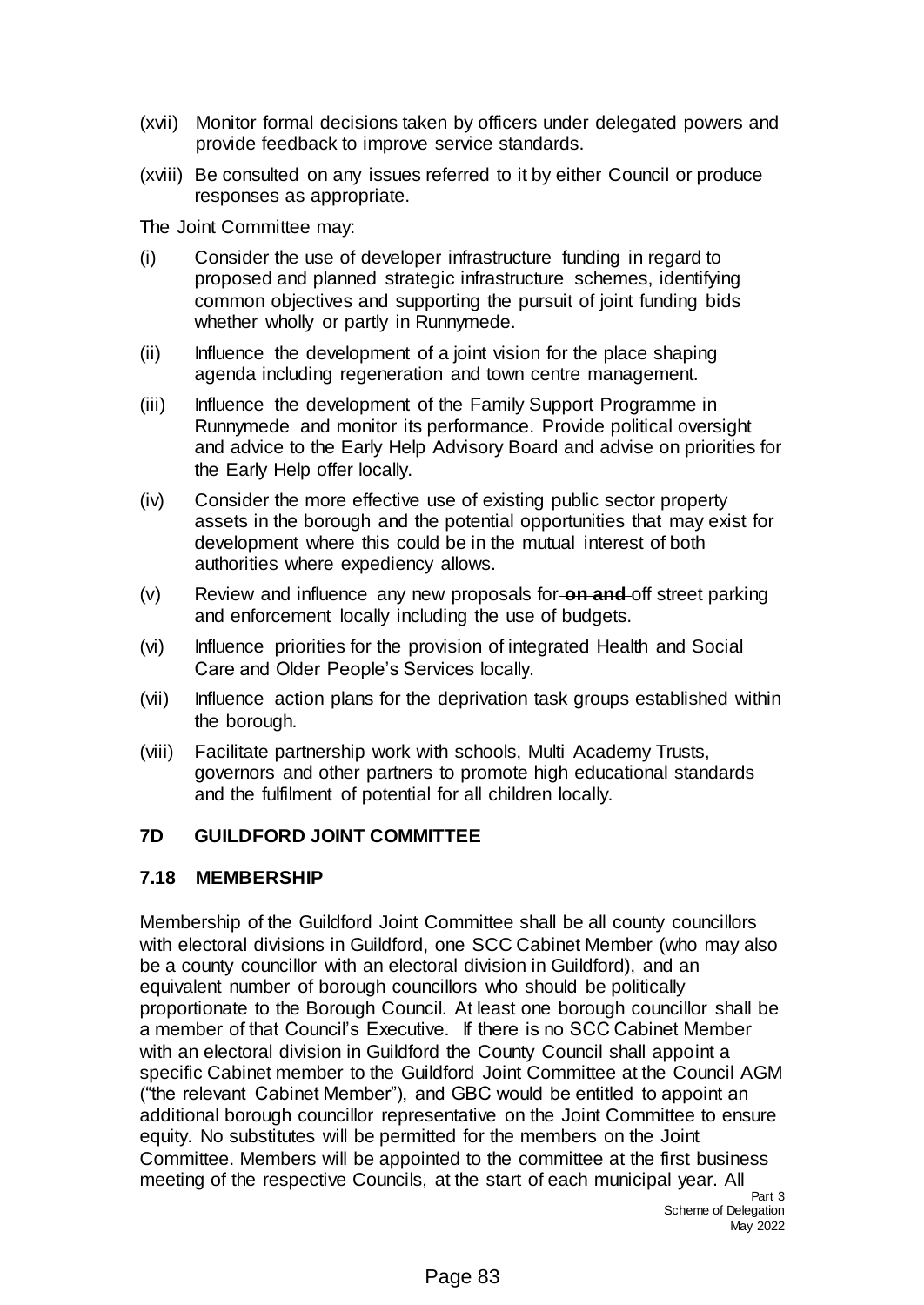borough and county councillors (including the relevant Cabinet Member) on the Joint Committee will have equal voting rights on all issues being considered.

### **7.19 Executive Functions** (delegated by SCC and GBC)

In relation to the Borough of Guildford the Joint Committee will take decisions delegated to it by the SCC Leader and/or Cabinet and/or the GBC Leader and/or Executive on the following local services and budgets, to be taken in accordance with the financial framework and policies of the respective councils within a framework of agreed performance and resources:

The Joint Committee will be responsible for the following decisions on local services and budgets:

- (i) Changes which amount to more than 15% in the hours of opening for local libraries (whether managed directly by SCC or under a community partnership agreement.) *(SCC)*
- (ii) Community safety funding that is delegated to the Joint Committee. *(SCC/GBC)*
- **(iii) Decisions in relation to highways and infrastructure:**
	- **(a) The allocation of the SCC highway capital budget and highway revenue budget which are devolved to the Joint Committee for minor highway improvements and highway maintenance within the Committee's area including the scope to use a proportion of either budget to facilitate local highways initiatives.** *(SCC)*
	- **(b) To allocate funds to review on-street parking management, including local parking charges where appropriate and to approve the statutory advertisement of Traffic Regulation Orders (TROs) relating to on-street parking controls.** *(SCC)*
	- **(c) To agree local speed limits on County Council roads within its area, and to approve the statutory advertisement of speed limit orders, taking into account the advice of the Surrey Police Road Safety and Traffic Management Team and with regard to the County Council Speed Limit Policy.** *(SCC)*
	- **(d) To approve the statutory advertisement of all legal orders or appropriate notifications relating to highway schemes within the delegated powers of the Joint Committee** *(SCC).*
	- **(e) Where, under delegated powers, the Parking Strategy and Implementation Team Manager or Area Highways Manager has**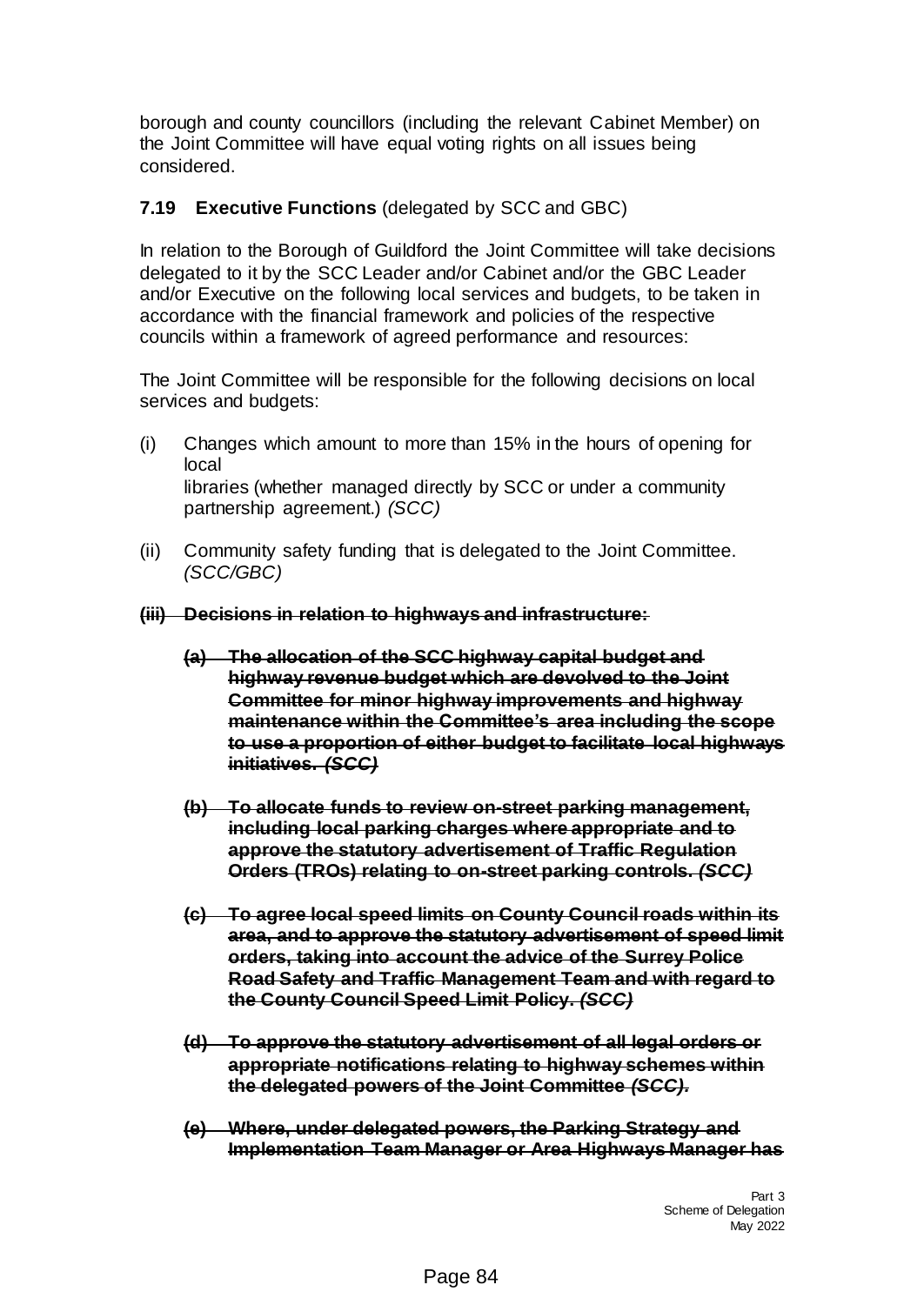**chosen to refer the decision on whether a TRO should be made to the Joint Committee, the Committee will make that decision** *(SCC).*

- **(f) To consider applications for stopping up a highway under section 116 of the Highways Act 1980 when, following the consent of GBC and any relevant Parish Council, unresolved objections have been received during the period of statutory public advertisement, and to decide whether the application should proceed to the Magistrates' Court** *(SCC).*
- (iv) Jointly agreeing a statement of priority for the delivery of infrastructure described in the GBC Infrastructure Delivery Plan and informed by the GBC Regulation 123 list, to meet the need and mitigate the effect of development in the GBC local authority area and to discuss and propose strategies for securing any additional funding necessary for that delivery. *(GBC)*
- (v) Approval of an overarching Air Quality Policy/Strategy and individual Air Quality Management/Action Plans relating to the borough of Guildford *(GBC)*
- (vi) Apportion any resources for Early Help services in accordance with the approved local Early Help priorities that may be delegated to the Joint Committee from SCC/GBC, in relation to services for young people with the aim of achieving an integrated approach from both authorities *(SCC/GBC)*
- (vii) Decisions on any funding when a budget is allocated to the Joint Committee by either of the Councils *(SCC/GBC).*

## **7.20 Non-Executive Functions** (delegated by SCC)

The Joint Committee will deal with all those non-executive functions relating to public rights of way set out in the Local Authorities (Functions and Responsibilities) (England) Regulations 2000, as amended, except for those expressly reserved by SCC.

## **7.21 Non-Executive Functions** (delegated by GBC)

The Joint Committee will deal with all those non-executive functions relating to public rights of way set out in the Local Authorities (Functions and Responsibilities) (England) Regulations 2000, as amended, except for those separately referred to in the Borough Council's Scheme of Delegation (or within the terms of reference of other Committees) which shall be exercised concurrently.

In addition, the Joint Committee will deal with those relevant non-executive functions, relating to joint working that may be delegated to it by GBC or SCC from time to time.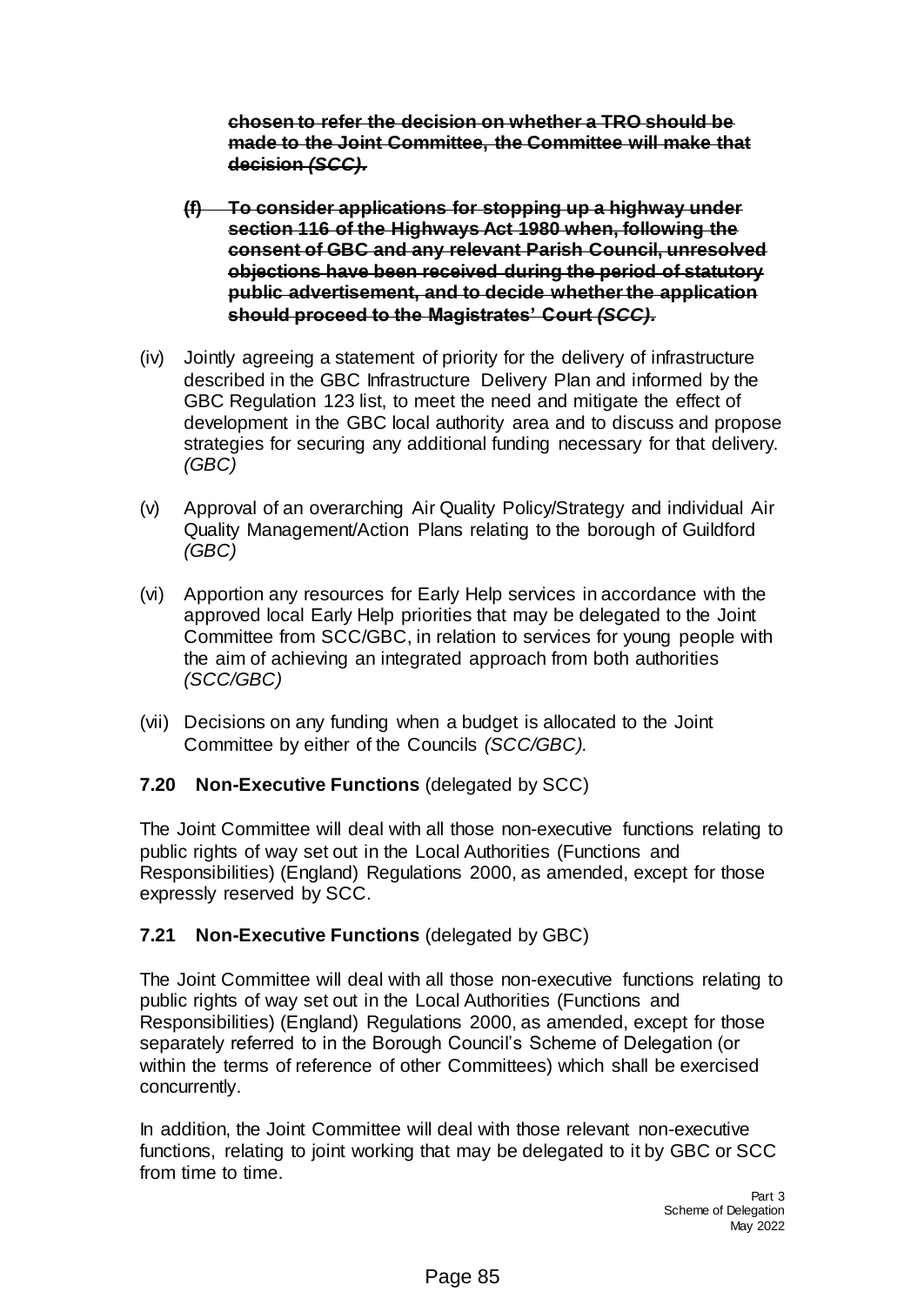## **7.22 Service Monitoring and Community Leadership - advisory functions**

The Joint Committee may:

- (i) Determine priorities for collaborative work undertaken within the committee's area by the Councils and other partners, and oversee local initiatives agreed and funded by the Joint Committee. *(SCC/GBC)*
- (ii) Engage in issues of concern to local people and seek to influence the respective councils in the light of local needs. Monitoring the quality of services provided locally, and recommending action as appropriate. *(SCC/GBC)*
- (iii) Consider the most effective use of existing public sector property assets in the borough and the potential opportunities that may exist for development where this could be in the mutual interest of both authorities where expediency allows. *(SCC/GBC)*
- $(iv)$   $-Be$  informed in relation to the prioritisation of proposed and planned infrastructure schemes or developer funded highway improvements within Guildford. *(SCC/GBC)*

### **(v) Be informed of and receive appropriate reports on highway initiatives and/or improvements either wholly or partly in Guildford.**  *(SCC)*

- $(vi)$  Review and influence the parking strategy (via the Parking Business Plan) and any new proposals for **on and off** street parking and enforcement. *(SCC/GBC)*
- (vii) Receive reports from and provide political oversight and advice to the Safer Guildford Partnership on the Community Safety functions of the Borough. *(SCC/GBC)*
- (viii) Provide political oversight and influence emergency planning and event management and/or event safety oversight that relate to the borough of Guildford. *(SCC/GBC)*
- (ix) Oversee and provide feedback on priorities relating to gypsy and traveller site provision and site management within the borough of Guildford. *(SCC/GBC)*
- (x) Receive reports from and provide political oversight and advice to the Health and Wellbeing Board for Guildford on its functions. *(SCC/GBC)*
- (xi) Influence priorities for the provision of integrated Health and Social Care and Older People's Services locally. *(SCC/GBC)*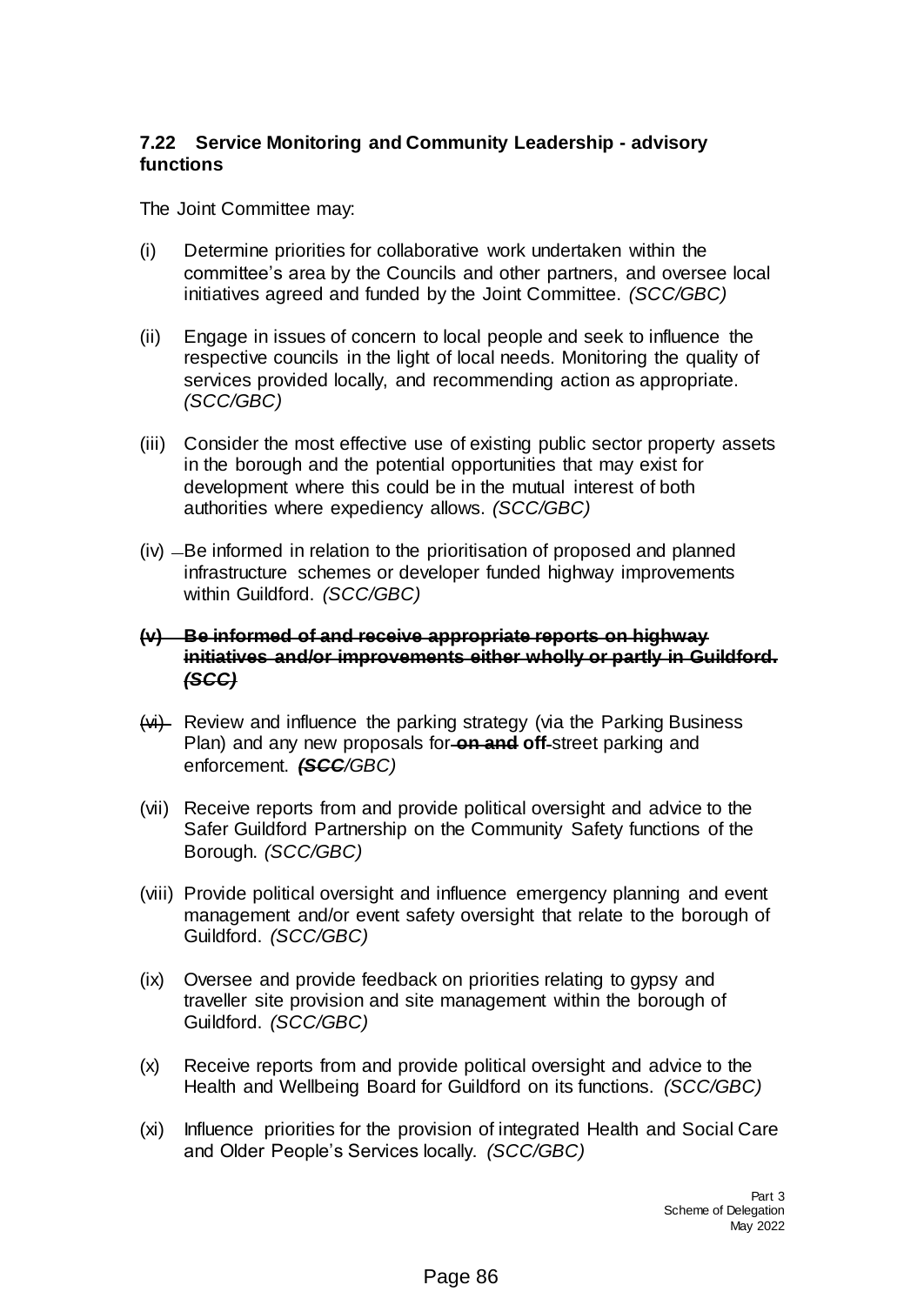- (xii) Oversee and influence priorities for the Family Support Programme in Guildford (noting the shared nature of this service with other boroughs) and monitor its performance. *(SCC/GBC)*
- (xiii) Facilitate partnership work with schools, Multi-Academy Trusts, governors and other partners to promote high educational standards and the fulfilment of potential for all children locally. *(SCC)*
- (xiv) Be consulted on any issues referred to it by either council and produce responses as appropriate. *(SCC/GBC)*
- (xv) Monitor formal decisions taken by officers under delegated powers in respect of functions delegated to the Joint Committee and provide feedback to improve service standards. *(SCC/GBC)*

*(Note: A joint committee may not make any decision which will have an adverse*

*effect on a part of the county for which it does not have functions).*

## **7E DELEGATIONS TO LOCAL MEMBERS**

**Members of the authority have the following delegated powers:**

**a***.* **To approve projects within their division to be funded by the Community Highways Enhancements Fund in accordance with the relevant financial framework and policies of the County Council.**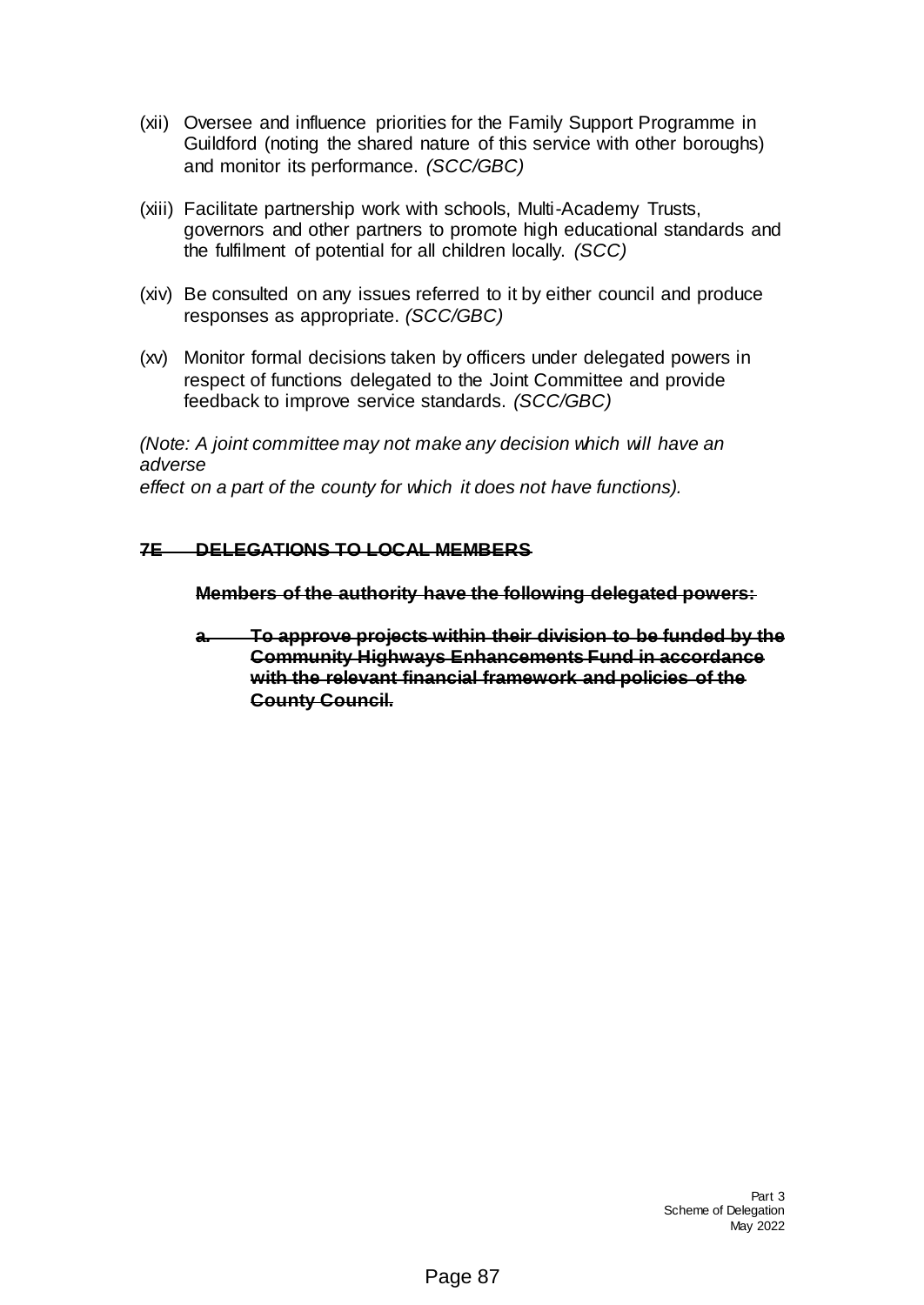### 8. **RESPONSIBILITY FOR EXECUTIVE FUNCTIONS**

### **THE CABINET**

#### 8.1 **Membership**

The Leader, Deputy Leader and up to eight other County Councillors

#### 8.2 **Terms of reference**

The Cabinet will be collectively responsible for executive functions within the Authority which are not otherwise delegated by the Leader. Table 2 below sets out the responsibility for executive functions exercised by Cabinet Members.

The plans and strategies listed in Article 4 of this Constitution and which together comprise the policy framework must be determined by the Council on recommendation by the Cabinet after consultation with the appropriate select committee and the Planning & Regulatory Committee in relation to the Local Development Documents or any other plan and policy of the Council which relates to its functions.

The Cabinet (or Cabinet Members where the function is delegated) will:

- (a) Lead the preparation of the Council's policies and budget and make recommendations to the County Council on the statutory and strategic plans which form the policy framework, and the revenue and capital budgets and Council Tax precept.
- (b) Submit annually or otherwise as required to the Council for approval the corporate plan and budget, and the other statutory and strategic plans which make up the policy framework.
- (c) Take decisions within this framework of plans, Standing Orders and procedure rules approved by the Council, including key decisions unless these have been delegated to committees.
- (d) Refer to the Council for decision any proposal involving a material departure from any of the approved statutory and strategic plans or the approved revenue and capital budgets.
- (e) Approve Directorate Plans and monitor and review performance against such plans including outturn of expenditure and income.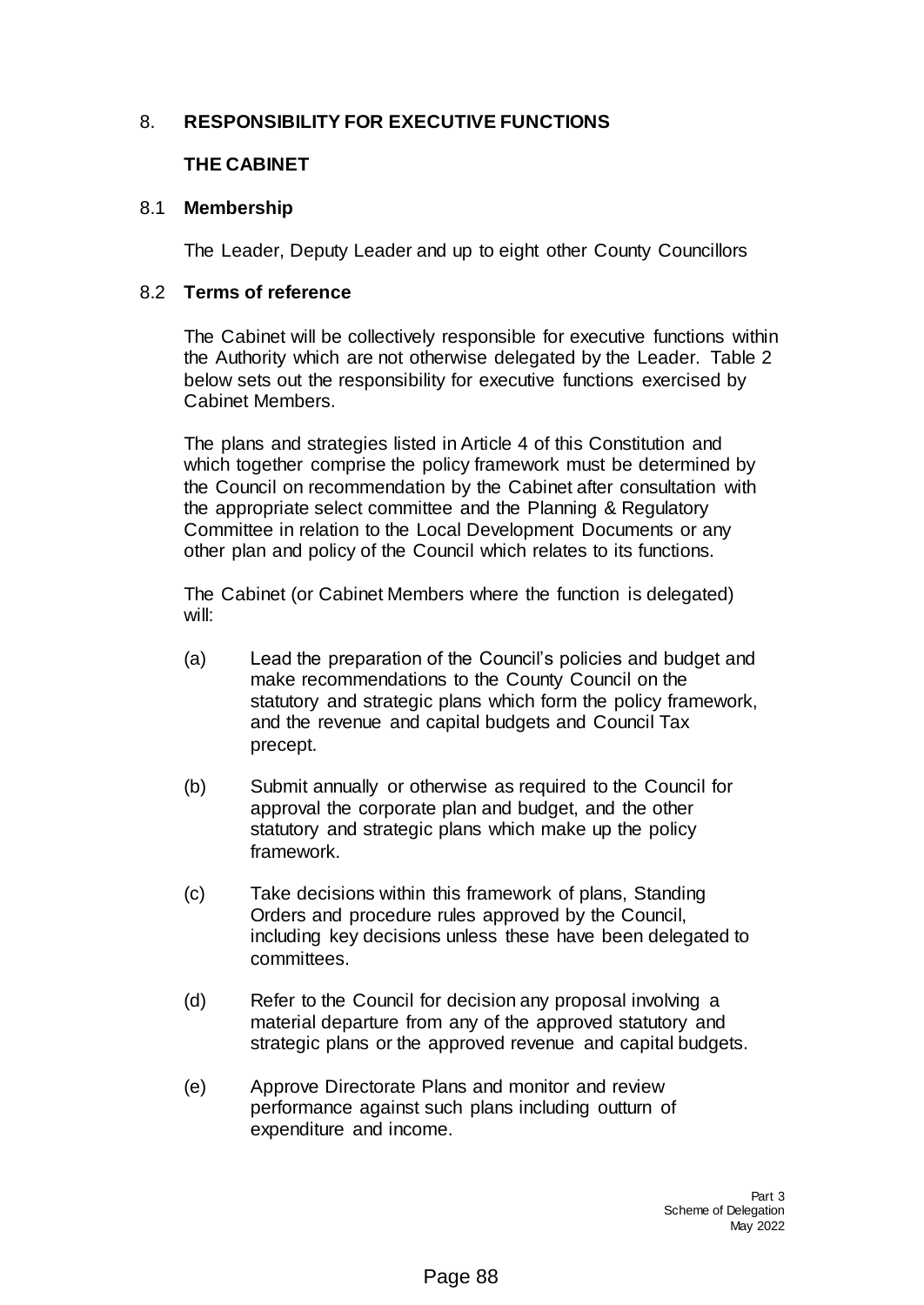- (f) Subject to paragraph (d) above, take in-year decisions on resources and priorities, service delivery and operations to deliver the corporate plan and other approved policy plans and the revenue and capital budgets.
- (g) Lead the community planning process and provide a focus for partnership working with other public, private and voluntary and community sector agencies.
- (h) Consult the appropriate select committee at an early stage in the development of the budget and the plans and strategies within the policy framework.
- (i) Consult select committees and other committees on the plans and strategies listed in Article 4 of this Constitution, as appropriate, especially the Planning & Regulatory Committee in relation to the development and review of the Local Development Documents or any other plan and policy of the Council which relates to its functions.
- (j) Exercise other strategic planning functions including preparation of supplementary planning guidance and planning briefs, responding to consultations on planning applications, the designation of conservation areas, areas of archaeological interest and nature reserves, the making of compulsory purchase orders and Article 4 Directions, etc.
- (k) Make appointments to those outside bodies which carry out or relate to executive functions.
- (l) Provide formal responses to any Government White Paper or Green Paper or other consultation likely to lead to policy changes or have significant impact upon services not otherwise delegated to officers.
- (m) Declare land or property surplus to requirements.
- (n) Consider, determine and report to the Council on matters on which there has been a finding of maladministration by the Local Government Ombudsman.

Part 3 Scheme of Delegation May 2022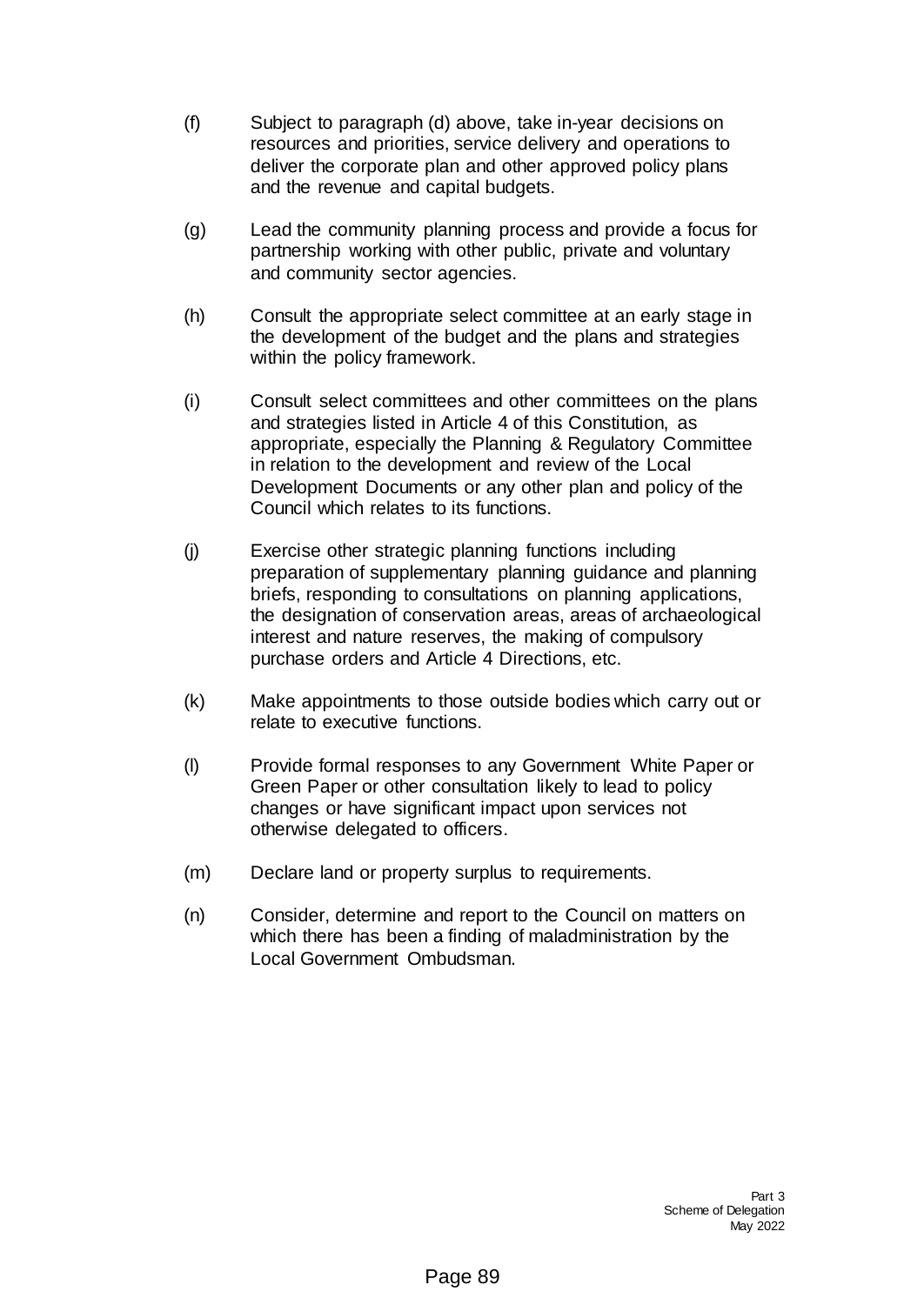## **Table 2 – Scheme of Delegation**

## **Responsibility for executive functions exercised by Cabinet Members, as listed by the Leader (outlined in Article 5.02 of the Constitution)**

| Who is<br>responsible<br>(1)                                                                                                                        | <b>Function</b><br>(2) |                                                                                                                                                                              | <b>Limitation</b><br>(3)                                                                                                                  |
|-----------------------------------------------------------------------------------------------------------------------------------------------------|------------------------|------------------------------------------------------------------------------------------------------------------------------------------------------------------------------|-------------------------------------------------------------------------------------------------------------------------------------------|
| Individual<br>member of the<br>Cabinet in relation<br>to the functions<br>set out in column<br>(2), subject to the<br>limitations in<br>column (3). | (a)                    | transfers between budget<br>heads within portfolio<br>(virements above<br>£250,000, virements from<br>revenue to capital<br>budgets above £100,000)<br>and budget monitoring | (a) In consultation<br>with the Leader                                                                                                    |
| The Cabinet<br>Member making<br>the decision will<br>be the Member<br>allocated the<br>appropriate<br>responsibilities by                           | (b)                    | the write-off of<br>irrecoverable debts                                                                                                                                      | (b) Between<br>£10,000 and<br>£100,000 not<br>otherwise<br>delegated to the<br>Director of Finance,<br>in consultation with<br>the Leader |
| the Leader,<br>except that $(1)$<br>where that<br>Member is unable<br>to act (whether<br>through a conflict<br>of interest, illness                 | (c)                    | performance<br>management                                                                                                                                                    | (c) Significant<br>performance risk<br>must be reported to<br>the Cabinet as<br>agreed in<br>consultation with<br>the Deputy Leader       |
| or absence)<br>another Member<br>of the Cabinet<br>may exercise the<br>function on their<br>behalf.                                                 | (d)                    | approval of individual<br>business cases of more<br>than £100,000 prior to<br>capital/ invest to save<br>projects proceeding                                                 | (d) In consultation<br>with the Leader                                                                                                    |
| Any decisions<br>relating to the<br>statutory portfolio<br>for Children's<br>Services under<br>the Children Act                                     | (e)                    | reprofiling capital budget<br>within portfolio and within<br>capital scheme's duration                                                                                       | (e) In consultation<br>with the Leader                                                                                                    |
| 2004 must be<br>taken by or in<br>consultation with                                                                                                 | (f)                    | bids for funding from<br>external bodies                                                                                                                                     |                                                                                                                                           |

Part 3 Scheme of Delegation May 2022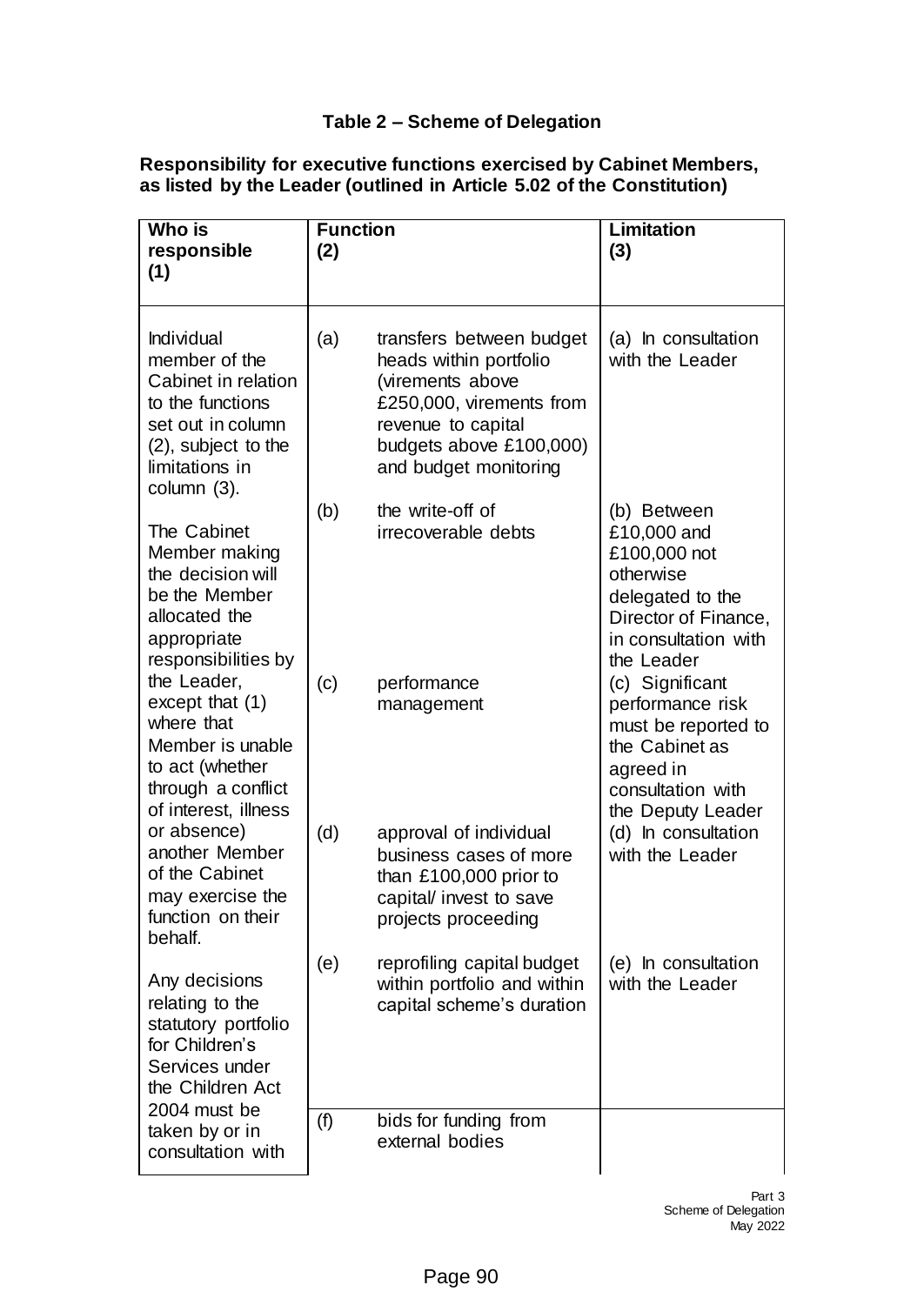| Who is<br>responsible                                                                                                                  | <b>Function</b><br>(2) |                                                                                                                                                    | <b>Limitation</b><br>(3)                                         |
|----------------------------------------------------------------------------------------------------------------------------------------|------------------------|----------------------------------------------------------------------------------------------------------------------------------------------------|------------------------------------------------------------------|
| (1)                                                                                                                                    |                        |                                                                                                                                                    |                                                                  |
| the Cabinet<br>Member for<br>Children and<br><b>Families</b>                                                                           | (g)                    | responses to consultation<br>papers not otherwise<br>delegated to officers                                                                         |                                                                  |
| Wellbeing                                                                                                                              | (h)                    | responses to petitions<br>and committee reports                                                                                                    |                                                                  |
| The Leader may<br>determine that<br>any decisions in<br>respect of the<br>functions set out<br>in column (2) are<br>taken collectively | (i)                    | agreement of concordats<br>or other similar<br>agreements or<br>statements of intent with<br>other parties                                         |                                                                  |
| by the Cabinet.                                                                                                                        | (j)                    | compulsory purchase<br>orders for land or property                                                                                                 |                                                                  |
|                                                                                                                                        | (k)                    | approval of schools'<br>licensed deficits                                                                                                          | (k) To a maximum<br>of £1m                                       |
|                                                                                                                                        | $($ l $)$              | approval of loans to<br>schools                                                                                                                    | (I) To a maximum<br>of £1m in<br>consultation with<br>the Leader |
|                                                                                                                                        | (m)                    | consultation on proposals<br>and publication and<br>determination of statutory<br>notices in respect of<br>changes to school size<br>and structure |                                                                  |
|                                                                                                                                        | (n)                    | authorisation of<br>consultation on the<br>admission arrangements<br>for voluntary controlled<br>and community schools                             |                                                                  |
|                                                                                                                                        | (0)                    | responses to any<br>consultation by a<br>maintained school's<br>governing body under<br>Section 5 of the<br>Academies Act 2010                     |                                                                  |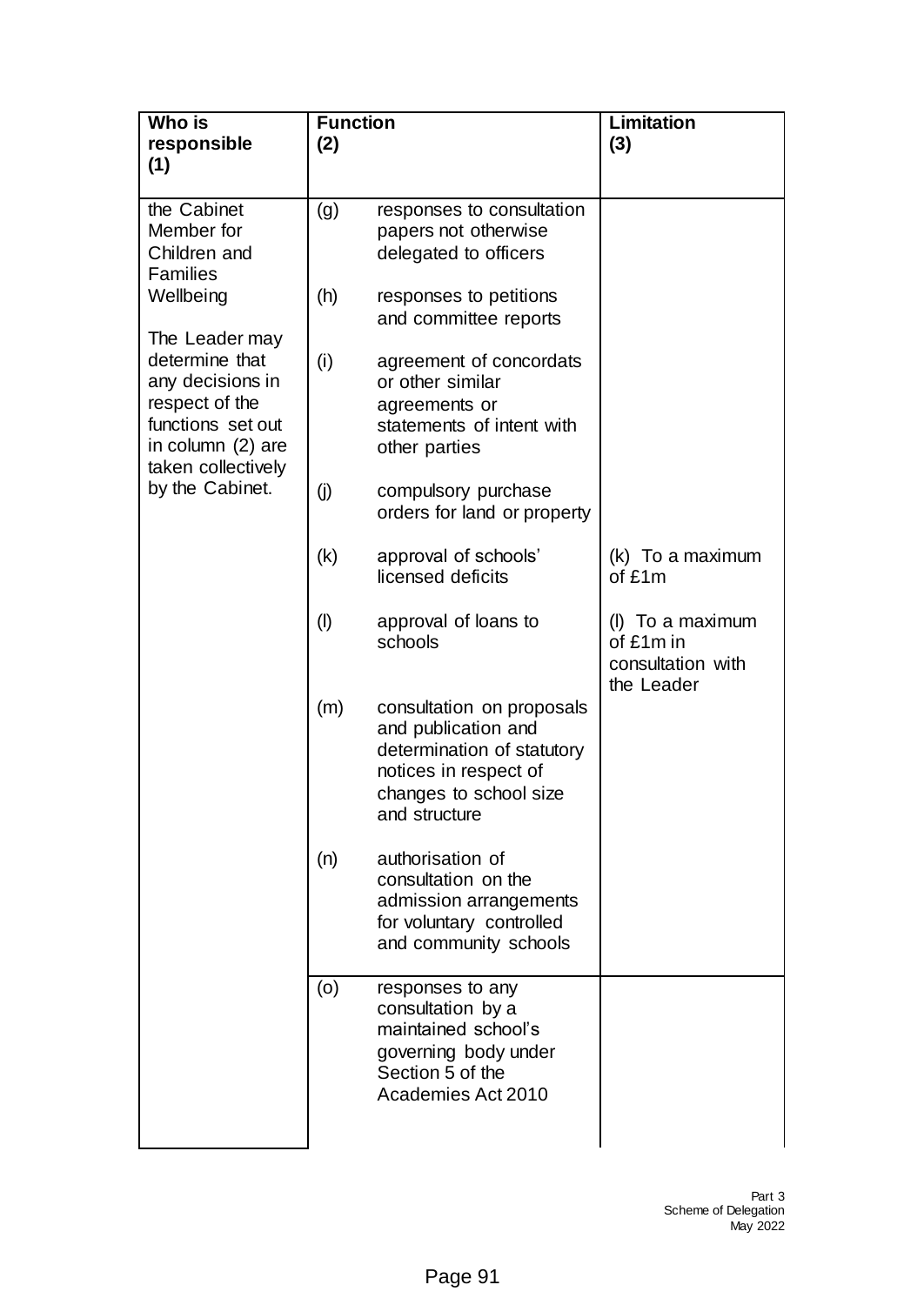| Who is<br>responsible<br>(1) | <b>Function</b><br>(2) |                                                                                                                                                                                                                                                                                                                                                                | Limitation<br>(3)                                                                                                                                                                                                                                                                                                                     |
|------------------------------|------------------------|----------------------------------------------------------------------------------------------------------------------------------------------------------------------------------------------------------------------------------------------------------------------------------------------------------------------------------------------------------------|---------------------------------------------------------------------------------------------------------------------------------------------------------------------------------------------------------------------------------------------------------------------------------------------------------------------------------------|
|                              | (p)                    | To approve the award of<br>contracts for the provision<br>of local preventative<br>services for a borough or<br>district area to providers<br>included in the Council's<br>framework agreement for<br>these services and in<br>accordance with the<br>allocated budget.                                                                                        | This power to be<br>exercised, in<br>consultation with<br>the portfolio holders<br>with responsibility<br>for procurement<br>and local<br>committees, when<br>the relevant local<br>committee is unable<br>to award a contract<br>due to the presence<br>of conflicts of<br>interest which result<br>in that body being<br>inquorate. |
|                              | (q)                    | approval of the Fostering<br>and Adoption Services<br>annual Statements of<br>Purpose                                                                                                                                                                                                                                                                          |                                                                                                                                                                                                                                                                                                                                       |
|                              | (r)                    | authorisation of the<br><b>Transport Development</b><br>Control Manager to enter<br>into legal agreements<br>with developers providing<br>for the adoption of new<br>housing estate roads,<br>forecourts and other<br>made-up areas as<br>highways maintainable at<br>the public expense when<br>the work of making up<br>has been satisfactorily<br>completed |                                                                                                                                                                                                                                                                                                                                       |
|                              | (s)                    | declaration of highways<br>or highways land surplus<br>to requirements where it<br>is unnecessary for<br>highway purposes                                                                                                                                                                                                                                      |                                                                                                                                                                                                                                                                                                                                       |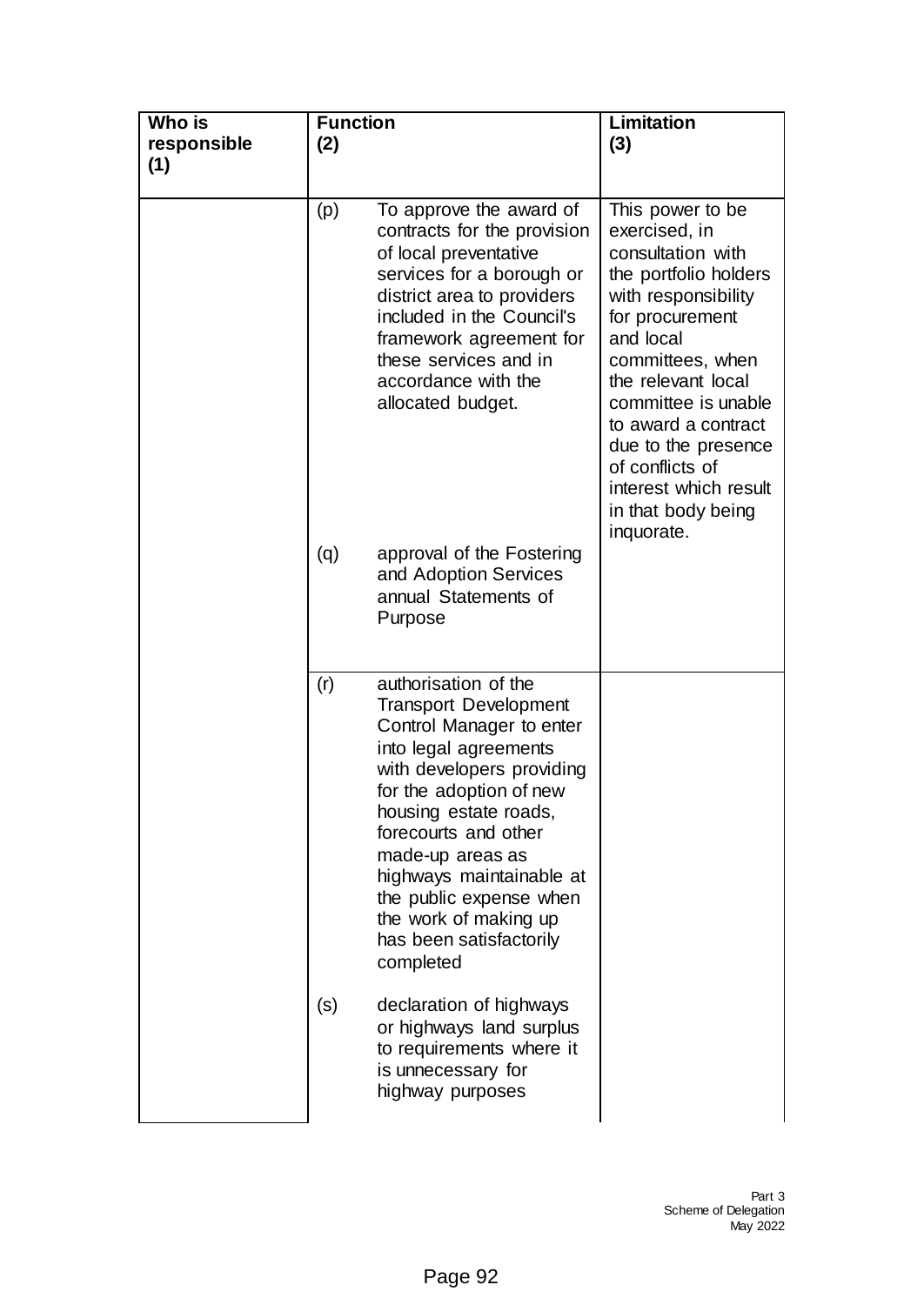| Who is<br>responsible<br>(1) | <b>Function</b><br>(2) |                                                                                                                                                                                                                                                                                      | <b>Limitation</b><br>(3) |
|------------------------------|------------------------|--------------------------------------------------------------------------------------------------------------------------------------------------------------------------------------------------------------------------------------------------------------------------------------|--------------------------|
|                              | (t)                    | <b>Approval of any</b><br>highways decision<br>delegated to officers<br>where there is<br>disagreement between<br>the officer and the local<br>member. endorsement of<br>any new speed limit when<br>the Local Committee is in<br>disagreement with the<br>police and local officers |                          |
|                              | (u)                    | endorsement of the<br>annual programme for<br>investment of the<br>centrally managed road<br>safety scheme budget                                                                                                                                                                    |                          |
|                              |                        | endorsement of the<br><u>annual programme of</u><br>centrally funded<br><b>Integrated Transport</b><br><b>Schemes (ITS) and</b><br>approval of any<br>assessment criteria                                                                                                            |                          |
|                              | (v)                    | to agree changes which<br>amount to more than 15%<br>in the hours of opening<br>for Surrey Performing<br><b>Arts Library</b>                                                                                                                                                         |                          |
|                              | (a1)                   | agree the Surrey Fire and<br><b>Rescue Service</b><br><b>Statement of Assurance</b><br>for publication                                                                                                                                                                               |                          |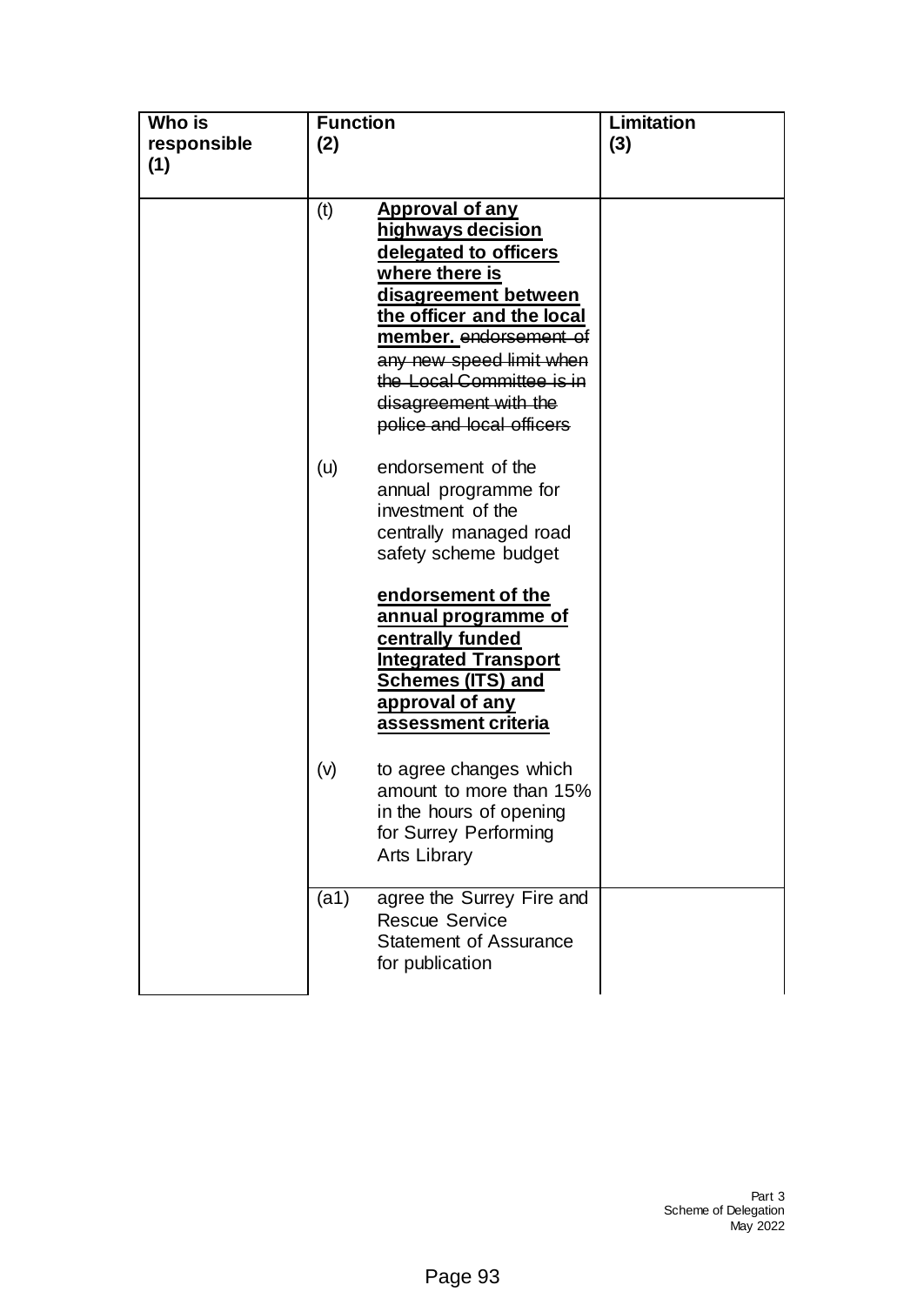| Who is<br>responsible<br>(1) | <b>Function</b><br>(2) |                                                                                                                                                                                                                                                        | Limitation<br>(3) |
|------------------------------|------------------------|--------------------------------------------------------------------------------------------------------------------------------------------------------------------------------------------------------------------------------------------------------|-------------------|
|                              | (a2)                   | on behalf of the Fire and<br>Rescue Authority, to<br>respond to requests from<br>neighbouring Fire and<br>Rescue Authorities for the<br>deployment of Surrey Fire<br>and Rescue Service's<br>resources during periods<br>of industrial (strike) action |                   |
|                              | (a3)                   | appointment of lawyers<br>within Legal & Democratic<br>Services to act as<br>Nominee to apply on the<br>Council's behalf as a<br>creditor to administer the<br>Estate of deceased<br>debtors                                                           |                   |
|                              | (a4)                   | approval of revisions to<br>the Council's partnership<br>governance policy                                                                                                                                                                             |                   |
|                              | (a5)                   | agreement of In Year Fair<br><b>Access Protocol</b>                                                                                                                                                                                                    |                   |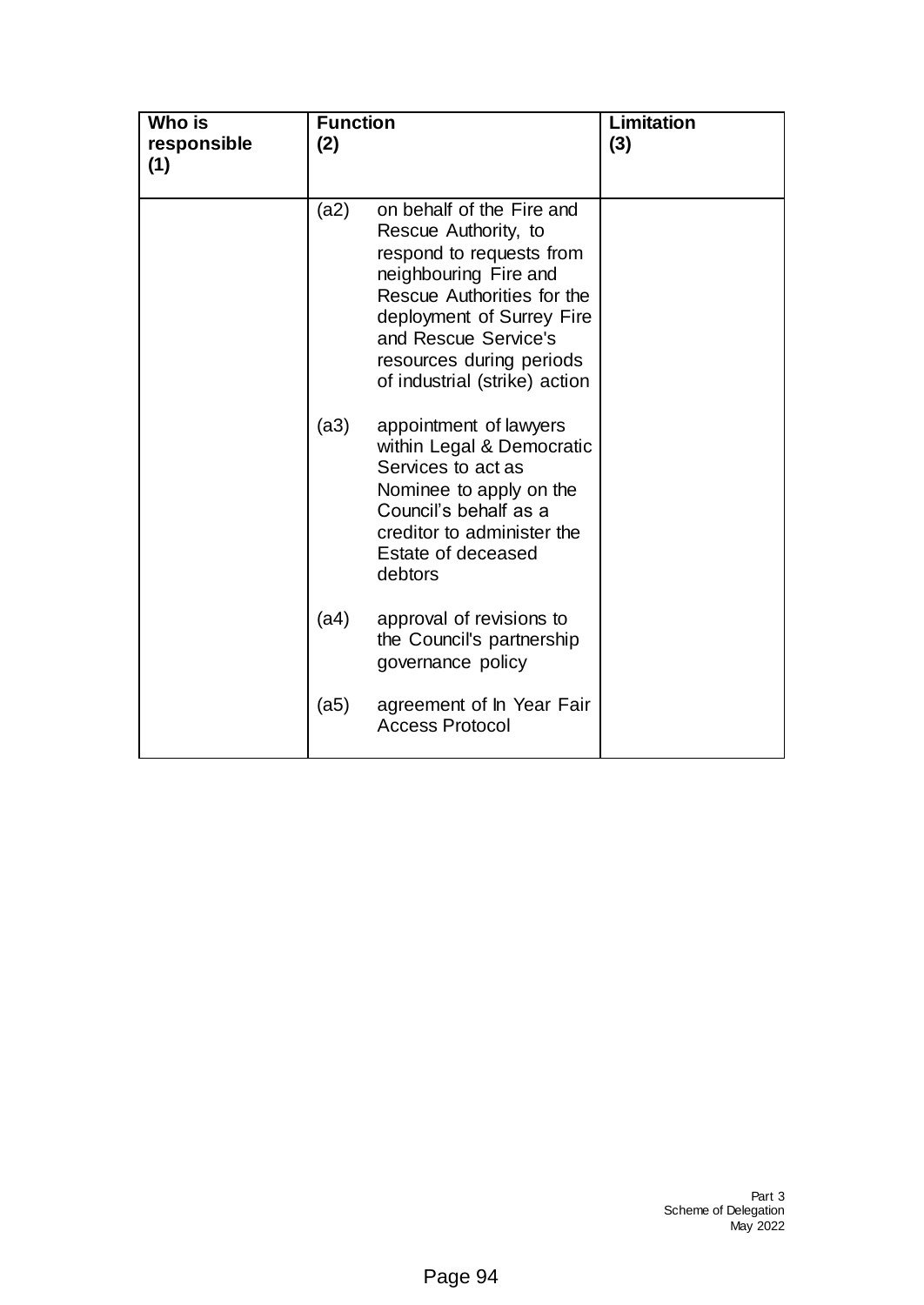| Who is<br>responsible<br>(1) | <b>Function</b><br>(2) |                                                                                                                                                                                     | <b>Limitation</b><br>(3)                                                                                                           |
|------------------------------|------------------------|-------------------------------------------------------------------------------------------------------------------------------------------------------------------------------------|------------------------------------------------------------------------------------------------------------------------------------|
|                              | (a6)                   | expenditure against the<br>agreed Surrey Growth<br>Strategy budgets                                                                                                                 |                                                                                                                                    |
|                              | (a7)                   | to agree amendments to<br>the Memorandum of<br>Understanding for the<br><b>Basingstoke Canal Joint</b><br>Management Committee                                                      |                                                                                                                                    |
|                              | (a8)                   | take decisions on behalf<br>of the Council for Trust<br>Funds where the Council<br>is a corporate trustee, in<br>accordance with any<br>requirements in the Trust<br>governing body |                                                                                                                                    |
|                              | (a9)                   | to determine the<br>establishment of Suitable<br><b>Alternative Natural Green</b><br>Spaces (SANGS).                                                                                | In consultation with<br>the Leader of the<br>Council and the<br><b>Strategic Director</b><br>for Environment<br>and Infrastructure |
|                              | (a10)                  | To agree changes to<br><b>School Transport Policies</b>                                                                                                                             | In consultation with<br>the Assistant<br><b>Director for Schools</b><br>and Learning                                               |
| Leader                       | (a)                    | the final decision to open<br>or close a school                                                                                                                                     |                                                                                                                                    |
|                              | (b)                    | the establishment of and<br>recruitment to posts<br>evaluated with a pay<br>band in excess of £100k<br>and consultants on<br>contracts over £100k per<br>annum                      |                                                                                                                                    |
|                              | (c)                    | expenditure against the<br>agreed Community<br>Improvement Fund                                                                                                                     |                                                                                                                                    |